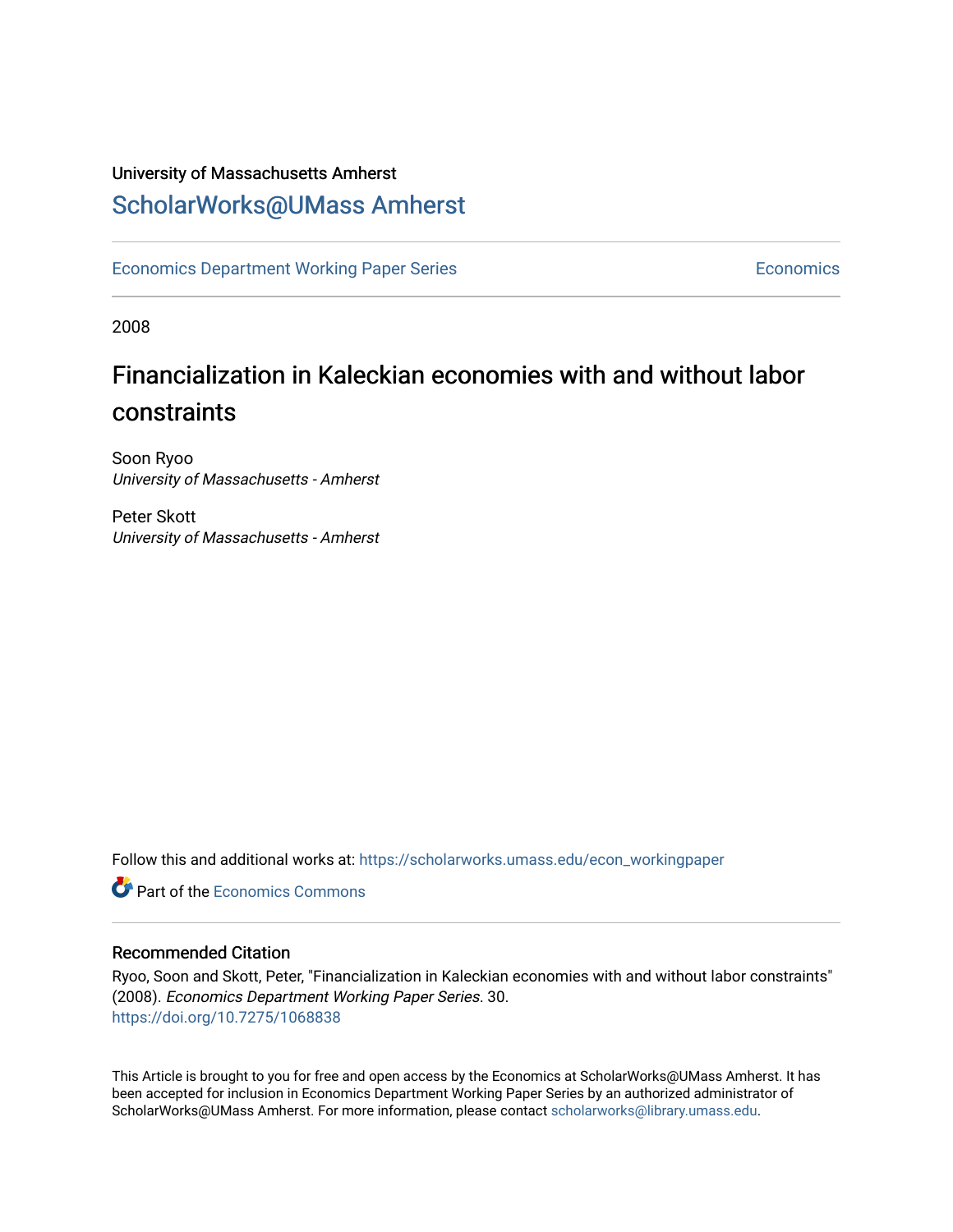# **DEPARTMENT OF ECONOMICS**

## **Working Paper**

**Financialization in Kaleckian economies with and without labor constraints** 

by

Soon Ryoo and Peter Skott

Working Paper 2008-05



## **UNIVERSITY OF MASSACHUSETTS AMHERST**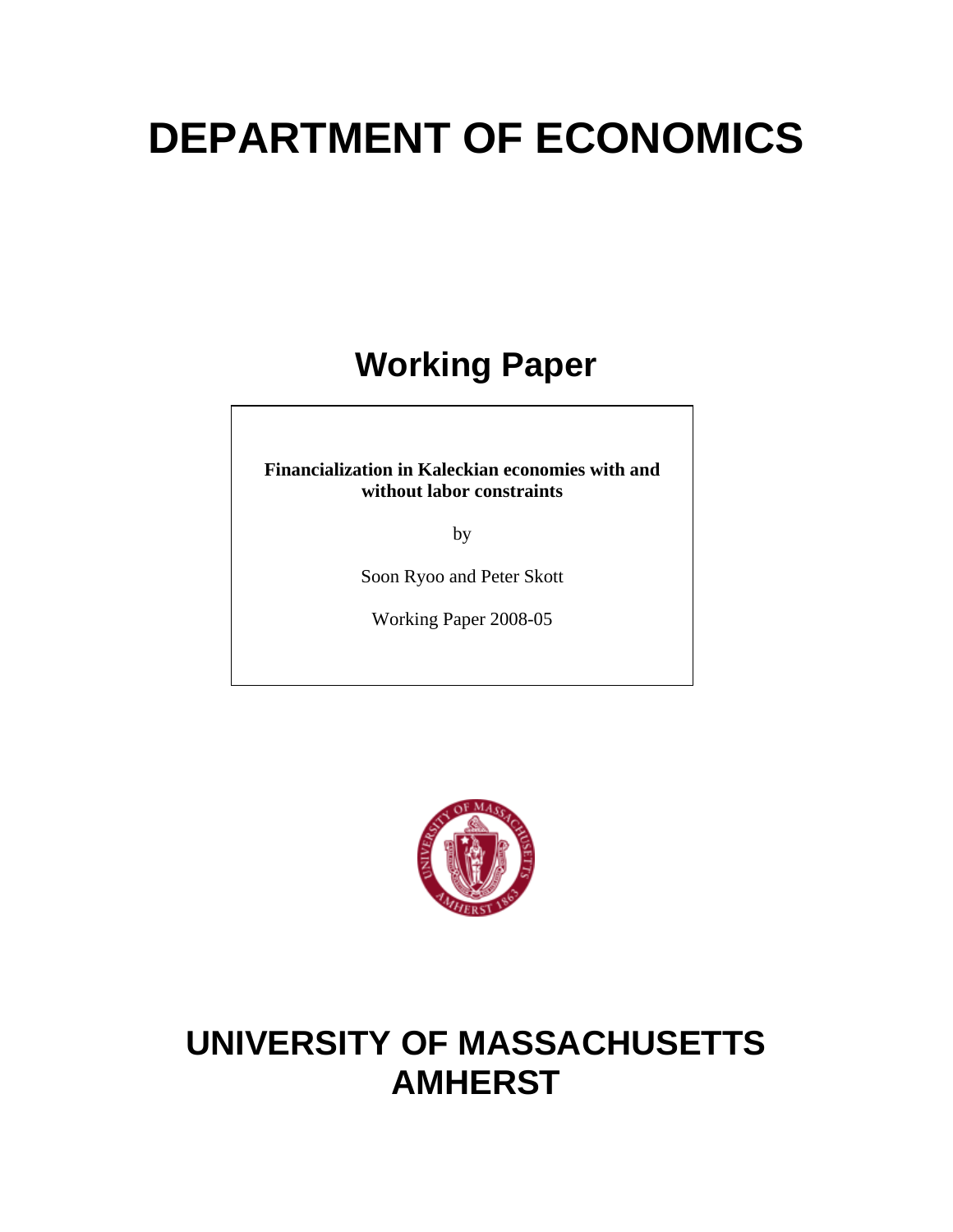## Financialization in Kaleckian economies with and without labor constraints

Soon Ryoo\* and Peter Skott $^{\dagger}$ 

18th March 2008

#### Abstract

Most Kaleckian models assume a perfectly elastic labor supply, an assumption that is questionable for many developed economies. This paper presents simple laborconstrained Kaleckian models and uses these models to compare the implications of Önancialization under labor-constrained and dual-economy conditions. The paper complements the analysis in Skott and Ryoo (2008) which did not include laborconstrained Kaleckian economies. We show that for plausible parameter values the Önancial changes commonly associated with Önancialization tend to be expansionary in both dual-economy and labor-constrained settings.

JEL classification: E12, E44

Key words: Önancialization, stock-áow consistency, labor constraints, Kaleckian model.

Department of Economics, University of Massachusetts, Amherst, MA 01003, USA; email: sryoo@econs.umass.edu.

<sup>&</sup>lt;sup>†</sup>Department of Economics, University of Massachusetts, Amherst, MA 01003, USA; email: pskott@econs.umass.edu.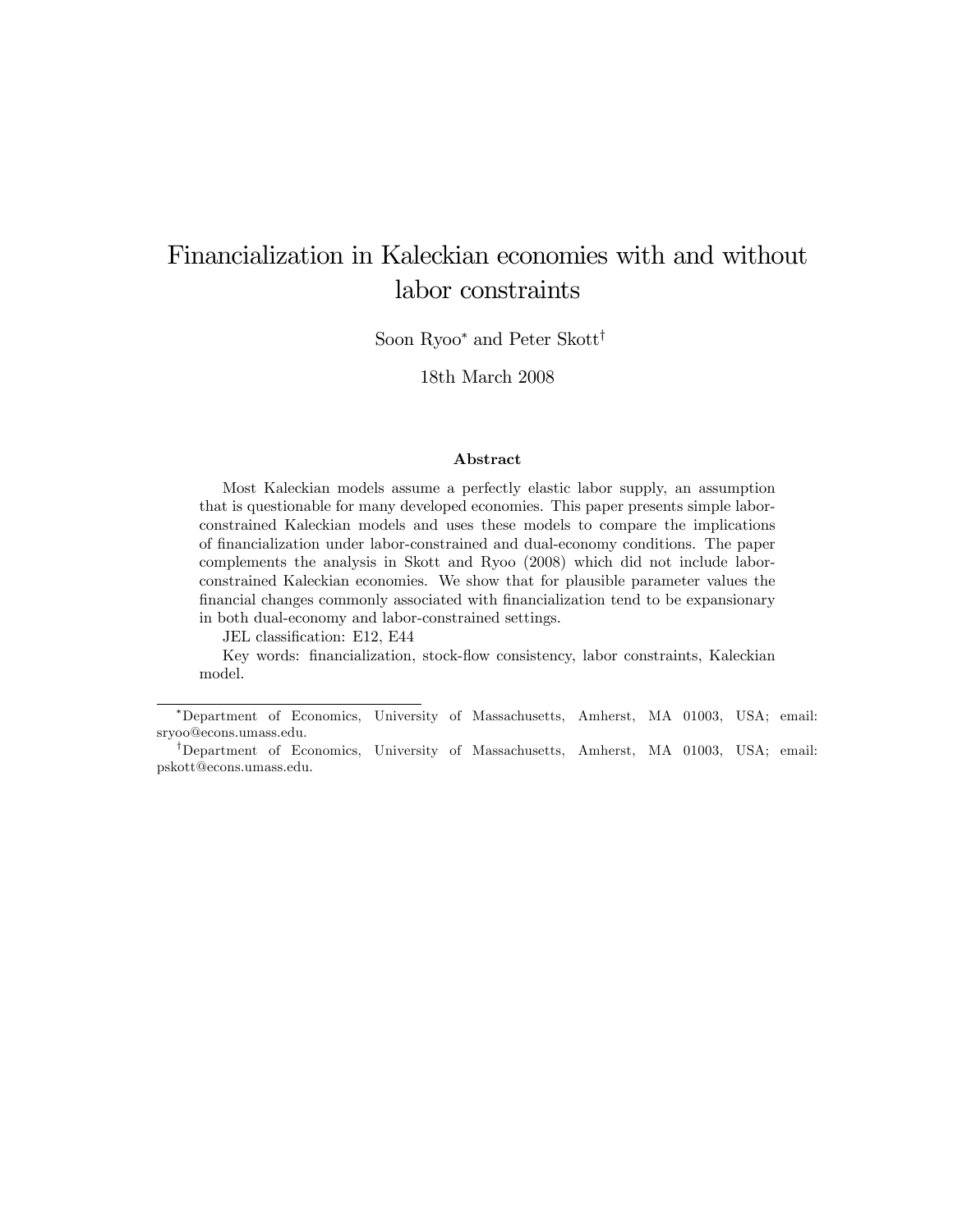## 1 Introduction

Most Kaleckian models assume a perfectly elastic labor supply. This assumption - although reasonable in some contexts - is questionable for many developed countries with (near-) full employment and, as shown by Skott and Ryoo (2008), the implications of Önancialization (and the comparative statics of the models more generally) can depend critically on the labor market assumptions. Skott and Ryoo consider labor-constrained and dual-economy versions of Harrodian models. In the absence of a canonical laborconstrained Kaleckian model, however, they analyse only dual-economy versions of the Kaleckian model. This paper presents simple labor-constrained Kaleckian models and uses these models to compare the implications of Önancialization under labor-constrained and dual-economy conditions.

The basic approach is the same as in Skott and Ryoo. Financial stocks are included explicitly and the behavior of the household sector is characterized by desired stock-flow ratios. It is assumed that these ratios (which may depend on a range of variables, including rates of return) are attained in steady growth, and the analysis of the long-term effects of financial change can be broken down into two steps: the first step examines the effects of financial change, assuming that the desired stock-flow ratios are exogenous; a second step considers the effects of induced changes in the stock-flow ratios. The advantage of this approach, we suggest, is twofold. It focuses, first, on variables - stock-flow ratios - that are of obvious behavioral importance and by doing so guards against specifications that could otherwise lead to implausible trajectories for the stock variables.<sup>1</sup> The comparative statics, second, are relatively simple and transparent when the stock-flow ratios are exogenous, and the qualitative results, it turns out, may carry over to the case with endogenously determined stock-flow ratios: most empirically plausible specifications yield small induced changes in the stock-áow ratios that do not overturn the qualitative results from the simple model with exogenous ratios.

The limitations of the present paper are also similar to those of Skott and Ryoo: the Önancial changes that we consider have been widely discussed but make up only a subset of the developments commonly associated with financialization;<sup>2</sup> our focus is exclusively on the long run (steady-growth paths) with no attention to short-run dynamics; we look at a closed economy; there is no public sector and in our framework monetary policy simply determines the real rate of interest.

The rest of this paper is in five sections. Section 2 presents our dual-economy and laborconstrained versions of a Kaleckian model. Sections 3-4 analyze the effects of financial change in the two regimes. Section 5 considers the robustness of the results, and section 6 offers a few concluding remarks.

<sup>&</sup>lt;sup>1</sup>Godley has called attention to this danger in a number of contributions; e.g. Godley and Cripps (1983). See Skott (1981, 1988, 1989) and Taylor (1985) for early introductions of explicit stock-flow relations in a post-Keynesian / structuralist context.

<sup>&</sup>lt;sup>2</sup>Krippner (2005), Epstein (2005) and Palley (2007), among others, discuss broader aspects of financialization.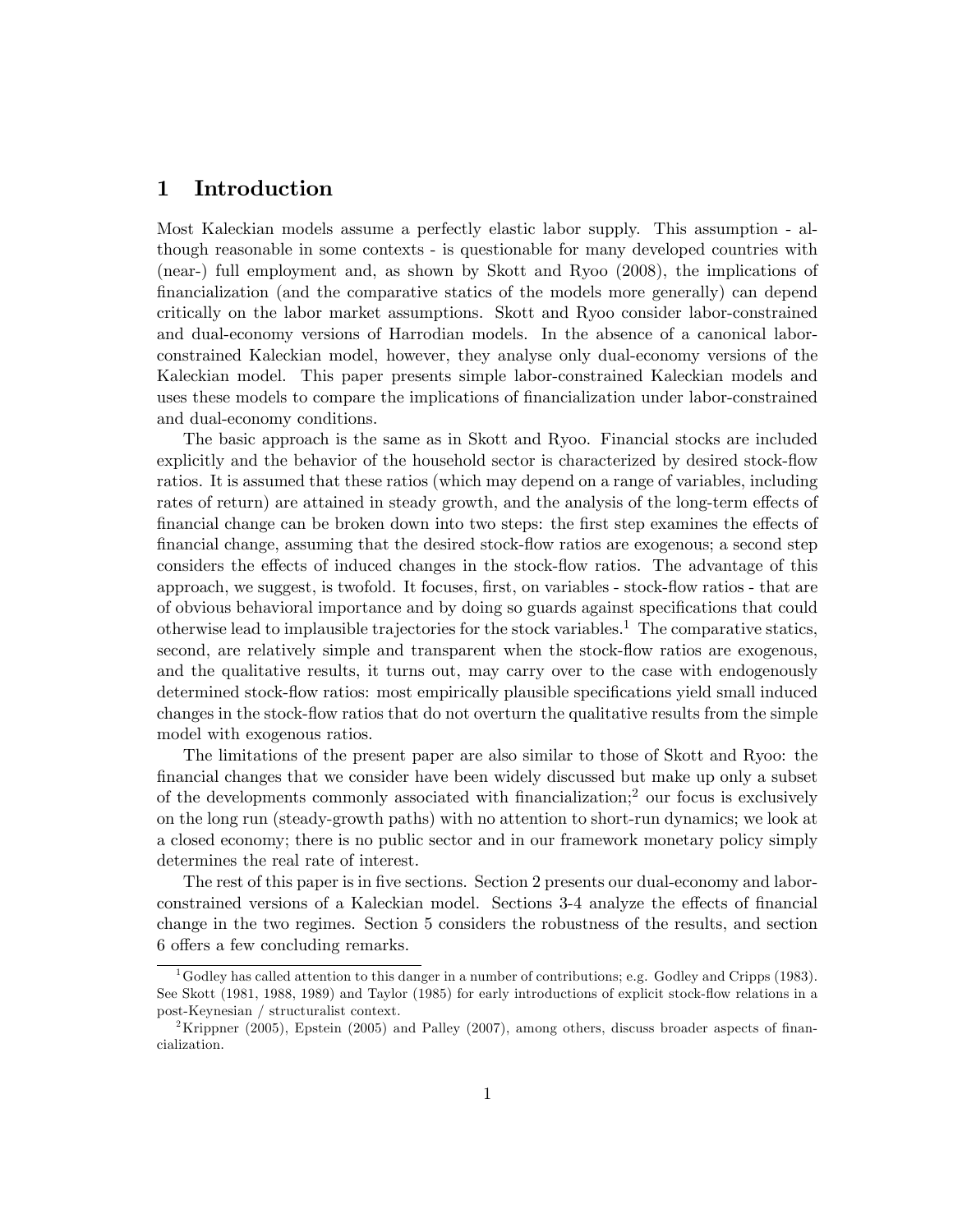## 2 Kaleckian models

### 2.1 Main characteristics

The structuralist / post Keynesian literature comprises different competing positions on a number of issues. Prominent areas of contention include the long-run sensitivity of the accumulation rate to changes in various arguments, including the utilization rate, and the influence of the state of the labor market on firms' pricing, output and investment decisions. Leaving aside whether Kalecki's own work fits this characterization, the standard Kaleckian models assume that:<sup>3</sup>

- 1. output (the utilization rate) adjusts instantaneously and costlessly to clear the product market.
- 2. the distribution of income is determined by firms' pricing decisions with marginal cost taken as constant below full capacity. The markup on marginal cost need not be constant but it is typically seen as structurally determined; Dutt (1984, section 5), for instance, allows the markup to depend on industry concentration.<sup>4</sup>
- 3. there is a low sensitivity of accumulation to variations in utilization, both in the short and the long run, and with a structurally determined markup, the utilization rate becomes an accommodating variable. Shocks to demand (changes in saving rates, for instance) can have large permanent effects on utilization, and the steadygrowth value of the utilization rate is not, as in Harrodian or Robinsonian models, tied to a structurally determined desired rate.<sup>5</sup>

In addition to these characteristics, most Kaleckian models assume dual-economy conditions with a perfectly elastic supply of labor to the capitalist sector of the economy.

<sup>&</sup>lt;sup>3</sup>Influential formalizations of the Kaleckian model include Rowthorn (1981), Dutt (1984), Taylor (1985) and Marglin and Bhaduri (1990). Lavoie and Godley (2001-02), Stockhammer (2005-6), Hein and van Treeck (2007), Dos Santos and Zezza (2007), Lavoie (2007) and van Treeck (2007) are among the recent contributions that have analysed Önancialization using a Kaleckian framework.

<sup>4</sup>Not all contributions to the Kaleckian literature adhere strictly to this assumption. Marglin and Bhaduri (1990), for instance, introduce a pricing function that relates the markup to the rate of utilization but in a closely related paper, Bhaduri and Marglin (1990), suggest that the profit share be treated as exogenous. In models with overhead cost, full cost pricing is sometimes assumed (Lee (1985), Lavoie (1995)) and, as a variation on full cost pricing, Lavoie (1995a) and Hein and van Treeck (2007), respectively, have suggested an influence of interest rates and retention rates on the markup. We leave out overhead labor and take the markup - and hence the profit share - as exogenous.

<sup>5</sup>Robinson (1962) assumes that adjustments in the markup generate a normal rate of utilization in steady growth; Steindl (1952) arguably held a similar position, see Flaschel and Skott (2006).

The difference compared to Harrodian models concerns the accumulation function; this issue has been debated by, among others, Auerbach and Skott (1988), Dutt (1997), Kurz (1986) and Lavoie (1995). It should be noted, perhaps, that a steady-growth path for the Kaleckian model may have utilization at a Informal or level, despite the accommodating changes in utilization, if the desired utilization rate itself adjusts to the actual rate (Lavoie 1995, Dutt 1997); the plausibility of this mechanism, however, can be questioned (Skott 2008).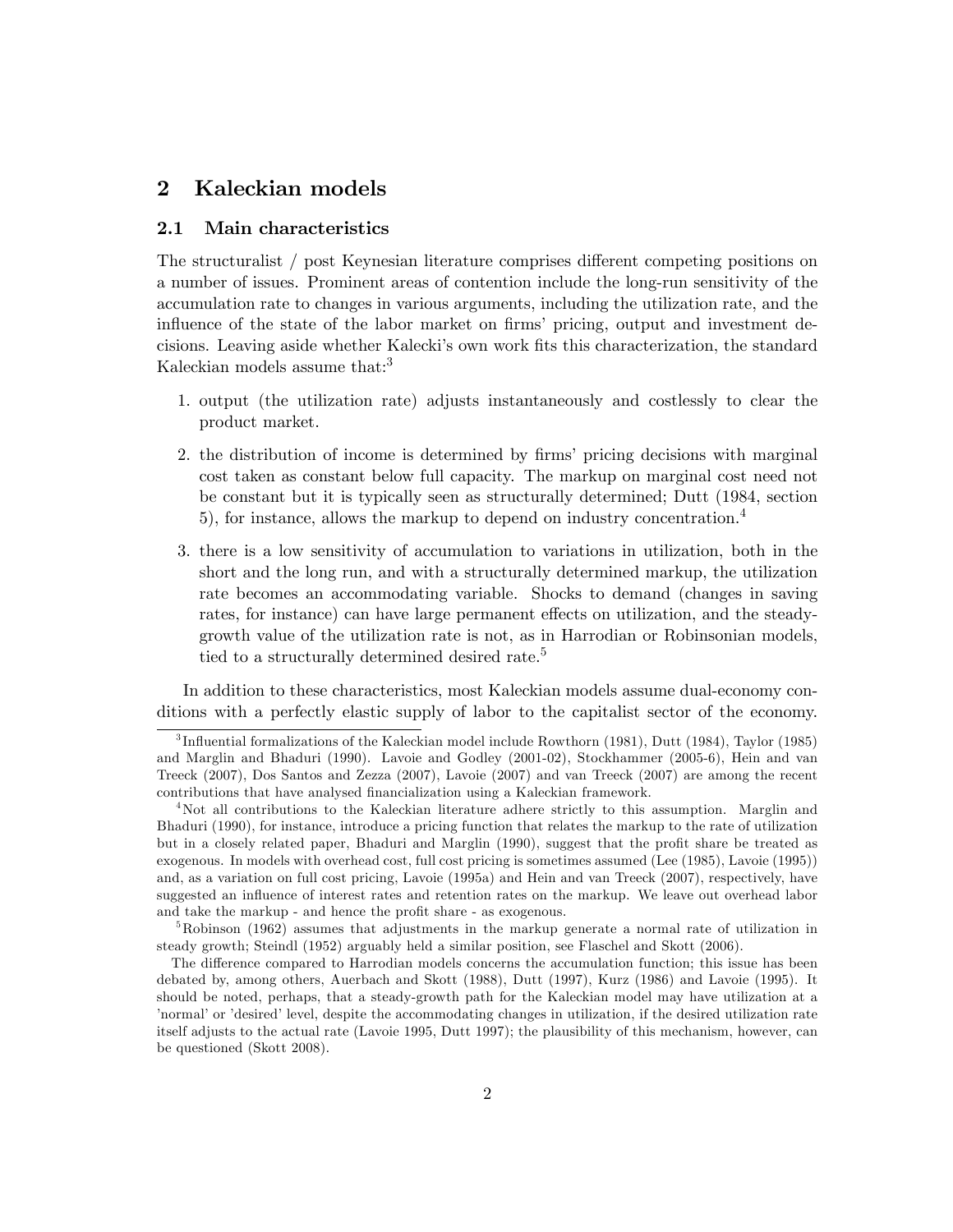Thus, the growth rate of the capitalist sector is determined with little or no reference to the labor market. Our Kaleckian models in this paper retain assumptions 1-3 above. In our labor-constrained version, however, we modify the accumulation function by introducing the employment rate as an additional explanatory variable.

### 2.2 Accumulation and finance

#### 2.2.1 Accumulation under dual-economy conditions

With a fixed coefficient production function, a general specification of the investment function in the dual-economy case includes the rate of capital utilization, the profit share, and financial variables like the real rate of interest, the valuation ratio (Tobin's q), and the ratios of debt and retained earnings to the value of the capital stock. Algebraically,

$$
g = \frac{I}{K} = f(u, \pi, r, q, m, c)
$$
\n<sup>(1)</sup>

where  $q = I/K$  is the accumulation rate,  $u = Y/K$  is a measure of utilization,  $\pi$  the profit share, r the real rate of interest, q the valuation ratio, and  $m$  and  $c$  the ratios of debt and retained earnings to capital.<sup>6</sup>

Most, if not all, existing Kaleckian specifications are included as special cases of equation (1). This applies to the stagnationist specifications in Rowthorn (1981), Dutt (1984) and Taylor (1985) as well as the various cases considered by Marglin and Bhaduri (1990) and Taylor (1991). The financially oriented extensions in Lavoie and Godley (2001-2), Godley and Lavoie (2007), Dos Santos and Zezza (2007), Hein (2007) and van Treeck  $(2007)$  as well as the empirical specification in Ndikumana  $(1999)$  are also covered. To simplify the analysis in this paper we use a linearized version of (1):

$$
g = \gamma_0 + \gamma_1 u + \gamma_2 \pi - \gamma_3 r + \gamma_4 q - \gamma_5 m + \gamma_6 c \tag{2}
$$

It should be noted that since many formulations in the literature involve some nonlinearities (e.g. by letting accumulation depend on the rate of profit  $\pi u$  or on the ratio of interest payments to capital  $rm$ ) the linear version (2) does not provide a global generalization of these specifications. Equation  $(2)$ , however, can be viewed as a linear approximation to the non-linear formulations, and locally it does cover the non-linear specifications as special cases.

#### 2.2.2 Accumulation in a labor-constrained economy

There is no canonical labor-constrained Kaleckian model. Godley and Lavoie (2007) use government policy to force the long run growth rate into equality with the natural rate of growth. A very different approach is taken by Dutt  $(1992)$  who introduces distinct regimes

 ${}^{6}$  For simplicity we assume that there is no depreciation.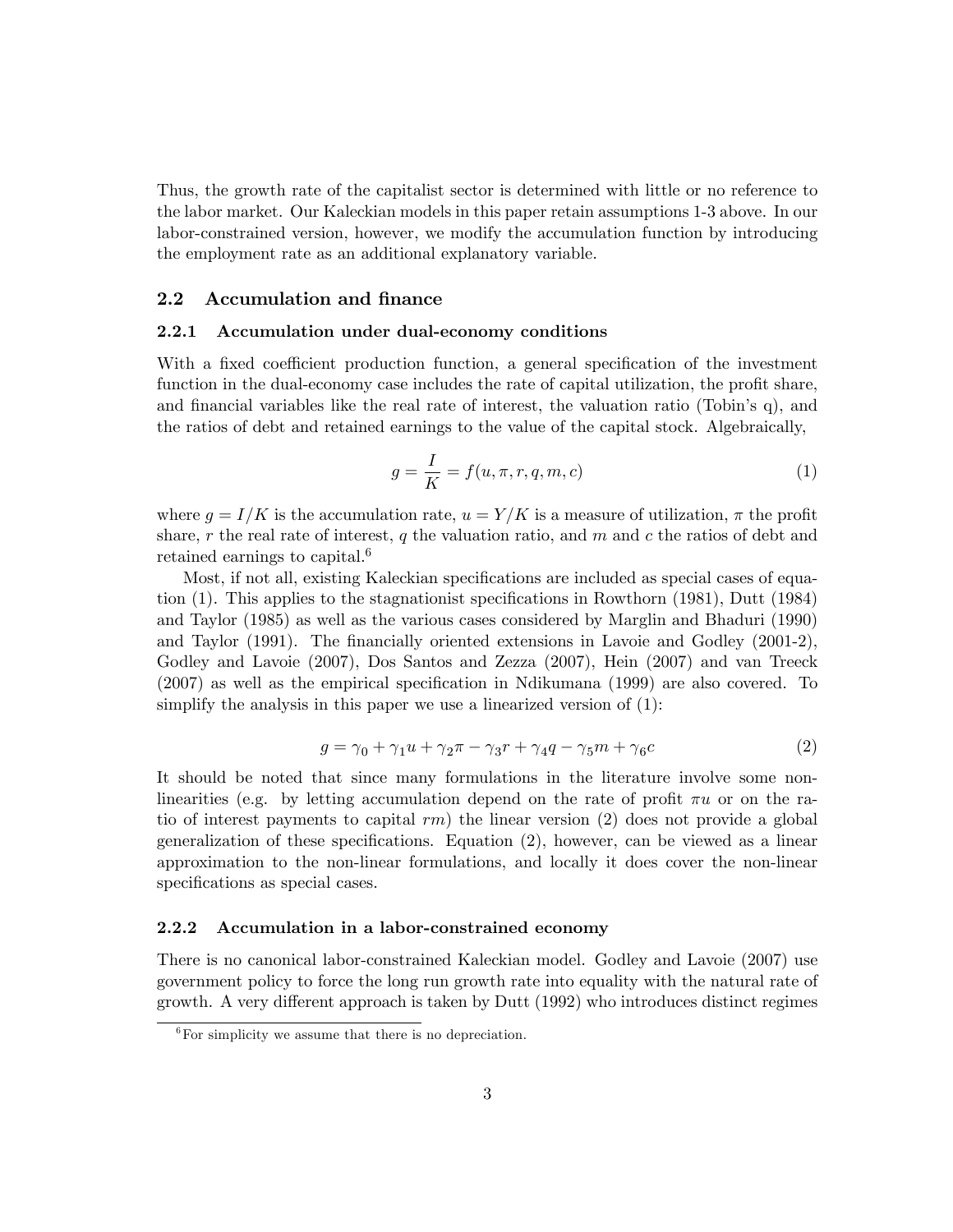and achieves the long-run consistency between actual and natural growth through alternating stages of unemployment and full-employment regimes, the unemployment regime being described by the standard model and the full-employment regime having output determined by a full employment constraint. Our approach is closer to Dutt than to Godley-Lavoie in that we leave out the public sector and examine the adjustment of a pure capitalist economy to changes in employment. Dutt, however, does not include financial stocks and, unlike Dutt, we do not introduce a distinct full employment regime but instead modify the accumulation function.

The influence of employment rates on growth and distribution have been the centerpiece in a number of models, including Goodwin (1967) and Skott (1989a). Both of these papers deviate substantially from the standard Kaleckian framework in the way they endogenize movements in the profit share: Goodwin allows income distribution (the markup) to be influenced directly by the size of the reserve army while Skott introduces slow output adjustment and assumes that prices (and the distribution of income) respond to demand conditions in the product market. In this paper we stay closer to the standard Kaleckian model: we assume costless and instantaneous output adjustment and take the markup (the profit share) as an exogenous variable.

The simplest way of introducing a role for the employment rate in this Kaleckian setting is to allow for a direct influence of employment on the rate of accumulation. Two related but distinct mechanisms may bring about this result. A high employment rate (a small reserve army of labor), first, may strengthen workers with adverse effects on the business climate and animal spirits. A state of near-full employment, second, is likely to affect firms' views on their ability to get the workers they would need to increase future output, and a downward adjustment in the expected growth rate of output will reduce the need for additions to the capital stock.<sup>7</sup> The appearance of labor shortages may also generate policy responses in the form of increasing interest rates and/ or contractionary fiscal policy. This third mechanism is excluded from our model of a pure capitalist economy which deliberately leaves out a public sector and policy intervention of this kind.

Introducing a negative effect of employment on accumulation - but retaining a simple linear specification - the accumulation function can be written as

$$
g = \gamma_0 + \gamma_1 u + \gamma_2 \pi - \gamma_3 r + \gamma_4 q - \gamma_5 m + \gamma_6 c - \gamma_7 e \tag{2a}
$$

The employment rate  $e$ , in turn, is given by

$$
e = \frac{L}{Y} \frac{Y}{K} \frac{K}{\bar{L}} = \mu uk
$$

where  $\mu = L/Y$  is the technically given labor-output ratio and  $k = K/L$  is the ratio of the capital stock to the total labor force.

<sup>&</sup>lt;sup>7</sup>Arguing along similar lines, Robinson (1962, p. 55) suggests that when the scarcity of labour sets in, firms may "refrain from building plants that they will be unable to man. The desired rate of accumulation is then tailored to fit the possible rate."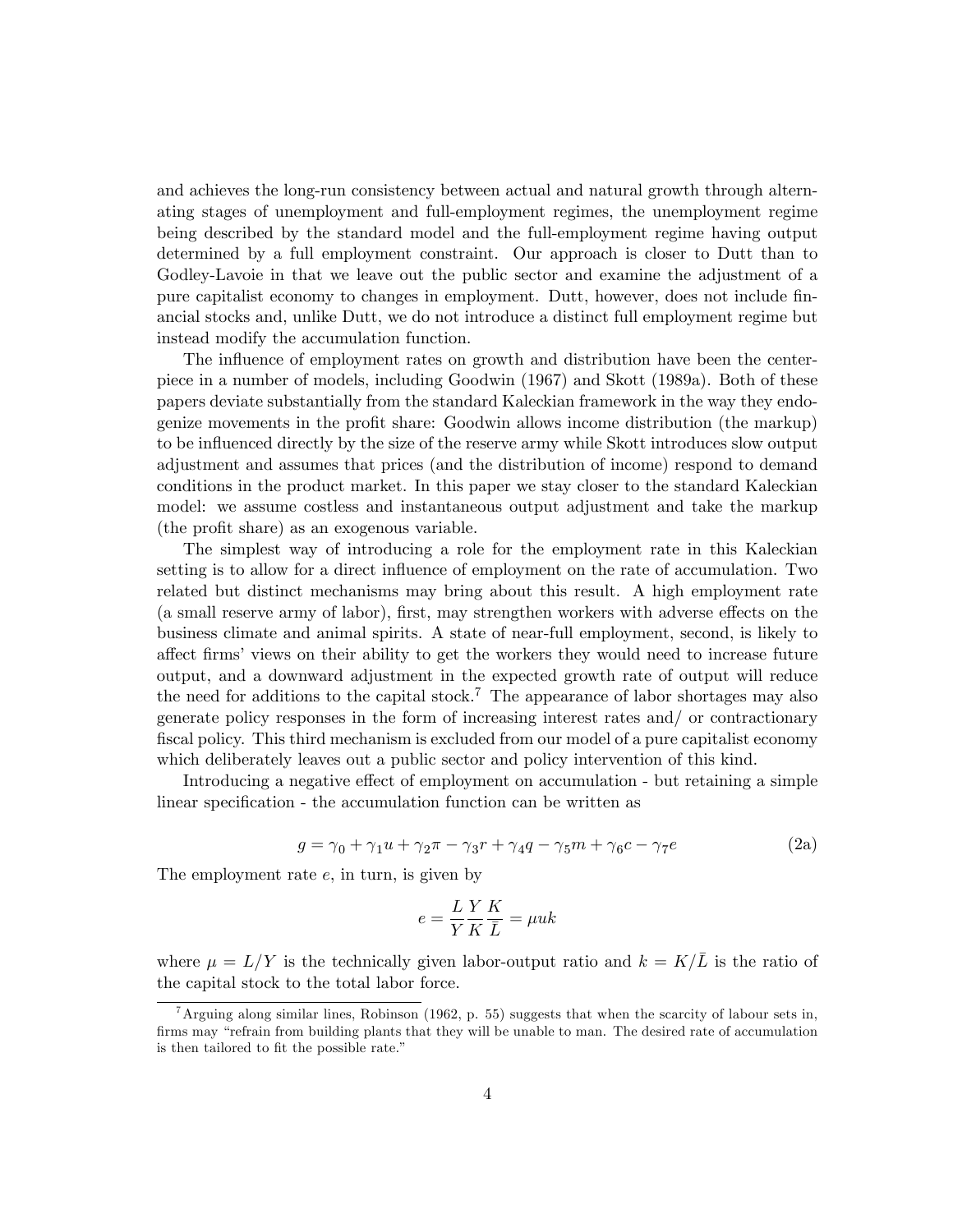The linearity assumption may be particularly unreasonable with respect to the employment rate. Small variations in the employment rate will not matter for accumulation if unemployment is high but are likely to have a significant influence on accumulation if the economy is close to full employment. To accommodate this non-linearity, the linear term  $\gamma_7 e$  could be replaced by an increasing, convex function  $f(e)$ . This alternative specification could provide a unified treatment of the labor-constrained and dual-economy cases: simply let  $f'(e) = 0$  for  $0 < e \le \overline{e} < 1$  and  $f' > 0$  for  $e > \overline{e}$ . The dual economy then corresponds to employment rates below  $\bar{e}$ .

We use the linear approximation in the main text but briefly consider the implications of a non-linear formulation in Appendix B.

#### 2.2.3 Finance constraints

Investment has to be financed and we consider three sources of finance: retained earnings, new equity issues and debt finance (bank loans). Thus, the aggregate finance constraint for the firm sector can be written:

$$
pI + iM = \Pi - Div + v\dot{N} + \dot{M}
$$

where  $I, \Pi, Div, M$  and N denote aggregate investment and aggregate profit, net dividend payments from Örms to other sectors, net debt to other sectors, and the aggregate number of shares held by other sectors; i is the nominal interest rate on bank loans and p and v are the price of output  $(=$  the price of investment goods) and the price of equity, respectively.

We assume that dividends are given by

$$
Div = (1 - s_f)(\Pi - rM) \tag{3}
$$

where r is the real rate of interest,  $r = i - \hat{p}$ , and  $s_f$  is the retention rate out of profits net of interest payments. This specification of dividends is used also by, among others, Lavoie and Godley (2001-02) and Dos Santos and Zezza (2007).

Using equation  $(3)$ , the finance constraint can be rewritten

$$
pI = s_f(\Pi - rM) + vN\hat{N} + M(\hat{M} - \hat{p})
$$
\n(4)

where a hat over a variable denotes the growth rate of the variable  $(\hat{z} = \dot{z}/z = (dz/dt)/z)$ . The finance constraint shows that, given the levels of investment and profits and the inherited debt, Örms cannot choose the retention rate, the rate of new issues and the amount of new debt independently. One of these three variables will have to accommodate so as to ensure that the finance constraint is being met. In reality, of course, there may be dynamic feedback effects: an unexpected need for external finance in one period, for instance, may influence firms' retention rates and/or new issue policies in subsequent periods.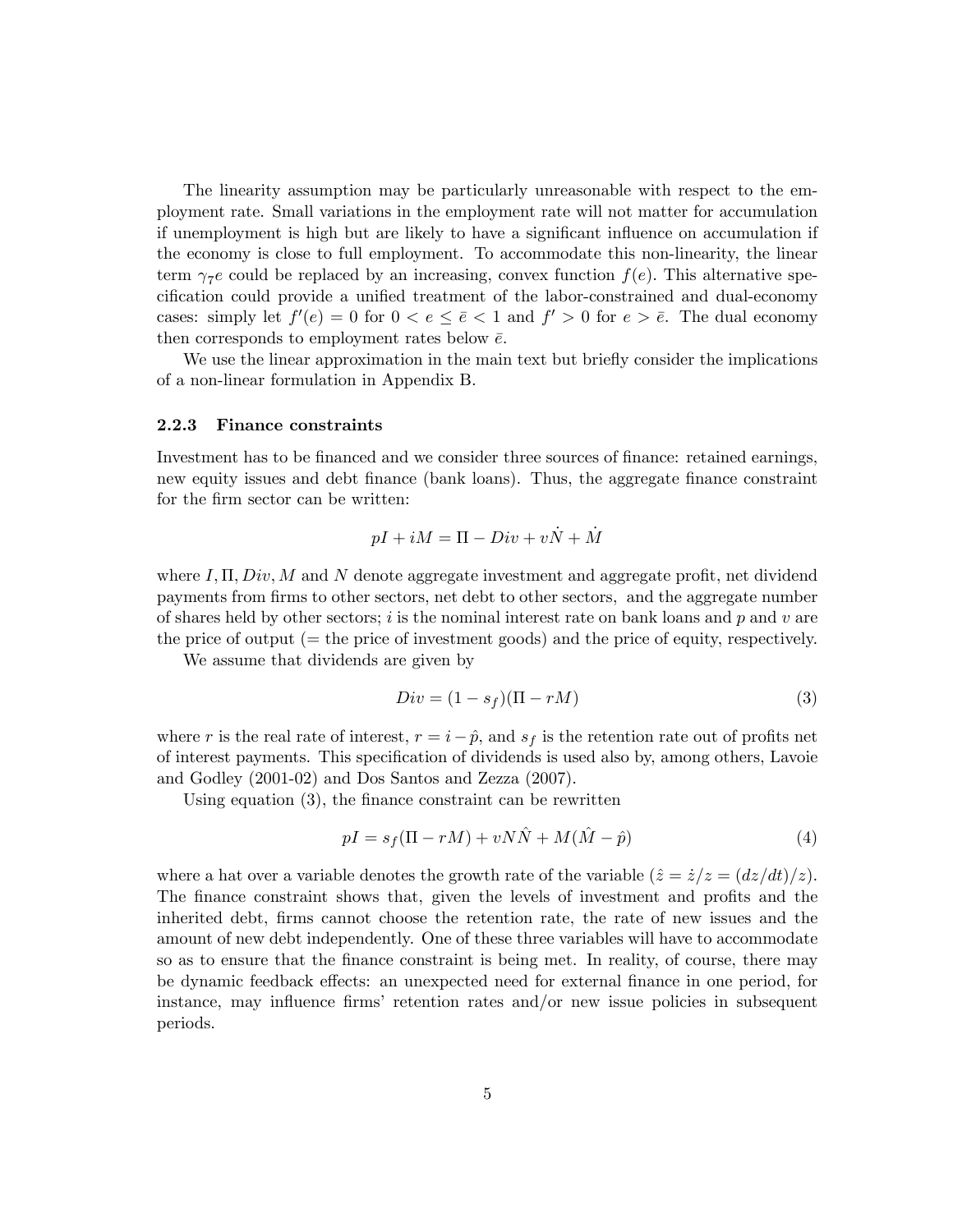In this paper we describe firms' financial behavior in terms of their retention rate  $(s_f)$ and the share of investment that is being financed by new issues  $(x)$ .<sup>8</sup> Thus, we treat debt finance as the accommodating variable and assume that the rate of new issues is determined by

$$
\hat{N} = \frac{x p I}{v N} \tag{5}
$$

#### 2.3 Banks

Banks give loans to firms and accept deposits from households. Neither firms nor households hold cash. When banks provide a loan to a firm, the money therefore returns to the bank immediately, either as deposits from households or because other firms use their increased revenues to reduce their debt. The loan and deposit rates are equal and there are no costs involved in banking. Thus, banks make neither profits nor losses,  $9$  and the firm sector has a net debt  $(M)$  that must equal the total deposits of the household sector  $(=$ money demand,  $M^H$ ):

 $M = M^H$ 

Banks determine the nominal interest rate. This nominal rate, however, will typically depend on inflation and the real rate of interest will be constant in steady growth. To simplify the exposition, we treat the real rate of interest  $r (= i - \hat{p})$  as an exogenous variable set by the banking system.

#### 2.4 Households

In analogy with firms, households face a budget (or finance) constraint. For the household sector as a whole it takes the form

$$
pC + v\dot{N}^H + \dot{M}^H = W + Div^H + iM^H \tag{6}
$$

where C is consumption, W wage income,  $N^H$ ,  $M^H$  indicate household holdings of shares and deposits (money), and  $Div<sup>H</sup>$  is dividend payments received by the household sector.

The steady-growth implications of household consumption and saving behavior can be described in terms of stock-flow ratios of assets to income. Specifically, let

$$
M^H = \beta(i, r, r_e, \pi, \ldots)pY \tag{7}
$$

$$
vN^H = \alpha(i, r, r_e, \pi, \ldots)pY \tag{8}
$$

<sup>&</sup>lt;sup>8</sup>One could also, following Eichner (1976) and Wood (1975) - assume that firms set the shares of investment that are to be financed by the three different sources, with both  $s_f$  and  $N$  varying in response to changes in accumulation. This case is considered in Skott (1989, chapter 7); it is also the approach used in Godley and Lavoie (2007).

Another alternative, used by Skott (1989, chapters 4-5) is to treat  $\hat{N}$  as the exogenous variable that describes firm behavior.

<sup>&</sup>lt;sup>9</sup>The share valuation of banks therefore is zero, and this simple version of the model does not capture changes in the shares of the financial sector in GDP and financial-sector profits in total profits.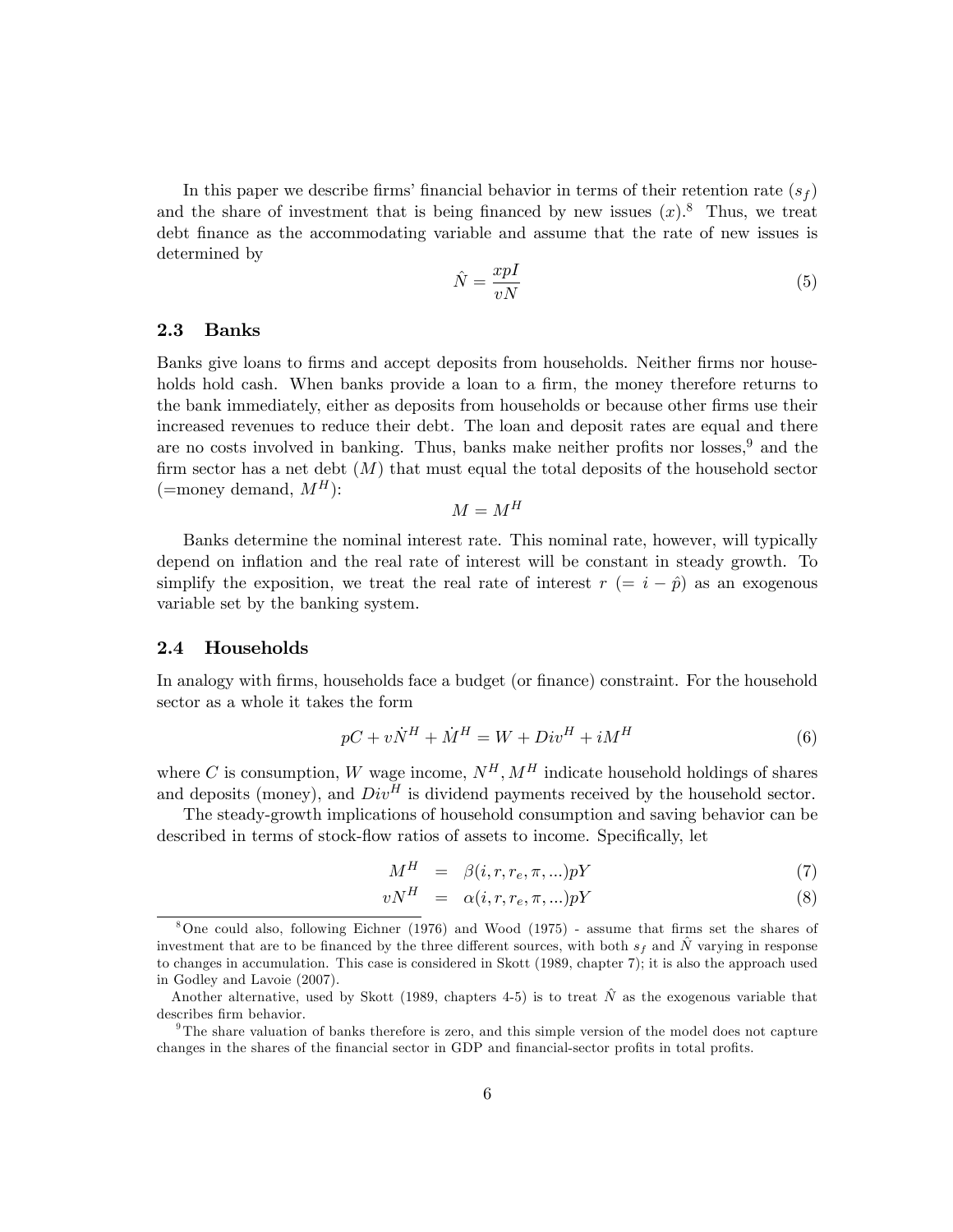where the stock-flow ratios  $\alpha$  and  $\beta$  may depend on a number of variables, including the real rates of return on deposits (r) and equity  $(r_e)$ . Theories differ with respect to the determination of the (steady-growth) values of these stock-flow ratios, and we examine different specifications, including cases where only rentiers save, as in van Treeck (2007).

The stock-flow ratios and the finance constraint together determine consumption. Using the budget constraint  $(6)$ , the dividend equation  $(3)$ , the new equity condition  $(5)$ , the equilibrium conditions  $M = M^H$  and  $N = N^H$ , and the stock-flow relations (7)-(8), we have:

$$
\frac{C}{K} = u[1 - s_f(\pi - r\beta) + \beta(\hat{p} - \hat{M}) - \alpha \hat{N}] \n= u[1 - s_f(\pi - r\beta) - \beta g] - xg
$$
\n(9)

where the last equation in (9) makes use of the steady-growth condition  $\hat{M} = \hat{\beta} + \hat{p} + \hat{Y} =$  $\hat{p} + g$ .

It should be noted that when theories are cast in terms of flow-flow relations (e.g. consumption as a function of distributed incomes and capital gains, as in Lavoie-Godley  $(2001-02)$ , the steady-growth implications of the flow-flow relations can be described by stock-flow equations like  $(6)-(8)$ . These stock-flow implications, moreover, may provide a clearer picture of the mechanisms behind the steady-growth effects of changes in financial behavior than the original flow-flow specifications.

## 3 Financial change: the dual-economy case  $10$

#### 3.1 Exogenous stock-flow ratios

By using the definition of  $\alpha$  and  $\beta$ , Tobin's q, the debt-capital ratio, and the ratio of retained earnings to capital can be written as:

$$
q = \frac{M + vN}{pK} = (\alpha + \beta)u
$$
  
\n
$$
m = \frac{M}{pK} = \beta u
$$
  
\n
$$
c = \frac{s_f(\Pi - rM)}{pK} = s_f(\pi - r\beta)u
$$

and the accumulation function (2) can be rewritten:

$$
g = \gamma_0 + (\gamma_2 \pi - \gamma_3 r) + [\gamma_1 + (\alpha + \beta)\gamma_4 - \gamma_5 \beta + \gamma_6 s_f (\pi - r\beta)]u
$$
  
=  $\gamma_0 + \delta_0 + \delta u$  (10)

 $10$ Skott and Ryoo (2008, sections 5.1-5.2) analyse Kaleckian dual economies but, unlike the present paper, focus mainly on the specification of accumulation and consumption in Lavoie and Godley (2001-02).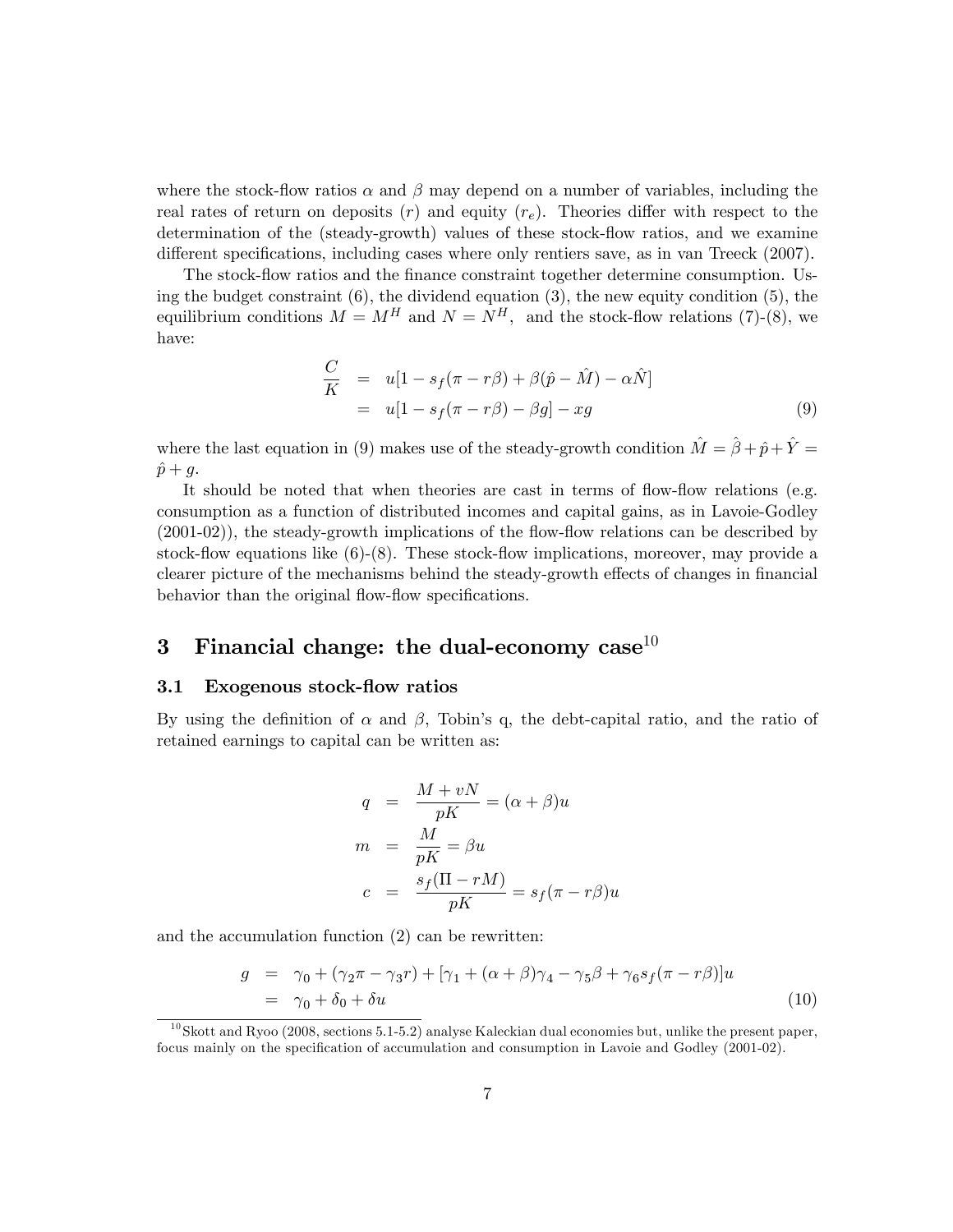where  $\delta_0 \equiv \gamma_2 \pi - \gamma_3 r$  and  $\delta \equiv \gamma_1 + (\alpha + \beta)\gamma_4 - \gamma_5 \beta + \gamma_6 s_f (\pi - r\beta)$ . For empirically reasonable magnitudes of the negative effect on capital accumulation of the debt-capital ratio, accumulation is increasing in the utilization rate, i.e.  $\delta > 0$ , but following the Kaleckian tradition, we assume that saving is more responsive than investment to changes in the utilization rate. This stability condition implies - using  $(9)$  and  $(10)$  - that if the  $\alpha$  – and  $\beta$  – ratios are exogenous, then

$$
s_f(\pi - r\beta) + \beta(\delta u + g) - (1 - x)\delta > 0 \tag{11}
$$

The equilibrium condition for the product market is given by

$$
(1 - x - \beta u)(\gamma_0 + \delta_0 + \delta u) = s_f(\pi - r\beta)u
$$

and - assuming positive autonomous investment,  $\gamma_0 + \delta_0 > 0$  - there is a unique positive equilibrium solution for  $u$ <sup>11</sup>

The comparative statics for the utilization rate are given by:

$$
\frac{\partial u}{\partial \pi} = -\frac{s_f u - (1 - x - \beta u)(s_f \gamma_6 u + \gamma_2)}{s_f (\pi - r\beta) + \beta (\delta u + g) - (1 - x)\delta} \tag{12}
$$

$$
\frac{\partial u}{\partial s_f} = -\frac{(\pi - r\beta)[1 - (1 - x - \beta u)\gamma_6]u}{s_f(\pi - r\beta) + \beta(\delta u + g) - (1 - x)\delta} < 0 \tag{13}
$$

$$
\frac{\partial u}{\partial x} = -\frac{g}{s_f(\pi - r\beta) + \beta(\delta u + g) - (1 - x)\delta} < 0 \tag{14}
$$

$$
\frac{\partial u}{\partial r} = \frac{s_f \beta u - (1 - x - \beta u)(\gamma_3 + \gamma_6 s_f \beta u)}{s_f (\pi - r\beta) + \beta (\delta u + g) - (1 - x)\delta} \tag{15}
$$

$$
\frac{\partial r}{\partial u} = \frac{s_f(\pi - r\beta) + \beta(\delta u + g) - (1 - x)\delta}{\frac{(1 - x - \beta u)\gamma_4 u}{\gamma_4}} = \frac{(1 - x - \beta u)\gamma_4 u}{\gamma_4} > 0
$$
\n(16)

$$
\frac{du}{d\alpha} = \frac{1}{s_f(\pi - r\beta) + \beta(\delta u + g) - (1 - x)\delta} > 0
$$
\n(16)\n  
\n
$$
\frac{du}{d\alpha} = \frac{[(s_f r - g) + (1 - x - \beta u)(\gamma_4 - \gamma_5 - \gamma_6 s_f r)]u}{(17)}
$$

$$
\frac{du}{d\beta} = \frac{[(\delta f^{\prime} - g)^{\prime} + (1 - x^{\prime} - \beta u)(\gamma_4 - \gamma_5 - \gamma_6 \delta f^{\prime})]^{\alpha}}{s_f(\pi - r\beta) + \beta(\delta u + g) - (1 - x)\delta}
$$
(17)

Depending on parameter values, the model, not surprisingly, may generate either stagnationist and exhilarationist outcomes (in the sense of Marglin and Bhaduri (1990)), the stagnationist case with  $\partial u/\partial \pi < 0$  in equation (12) arising if saving responds more strongly than investment to changes in the profit share  $(s_f u + (x + \beta u)(s_f \gamma_6 u + \gamma_2) > (s_f \gamma_6 u + \gamma_2)).$ 

For present purposes changes in the financial variables may be more interesting, and Önancialization has been associated with a decline in both the retention rate and new

$$
(1-x)(\gamma_0 + \delta_0) - Au - \beta \delta u^2 = 0
$$

where A is positive if the stability condition holds for  $u = 0$ .

<sup>&</sup>lt;sup>11</sup>If the stability condition (11) holds for all values of u then there can be at most one equilibrium solution. A positive solution exists if and only if autonomous investment is positive. To see this, note that the equilibrium condition can be written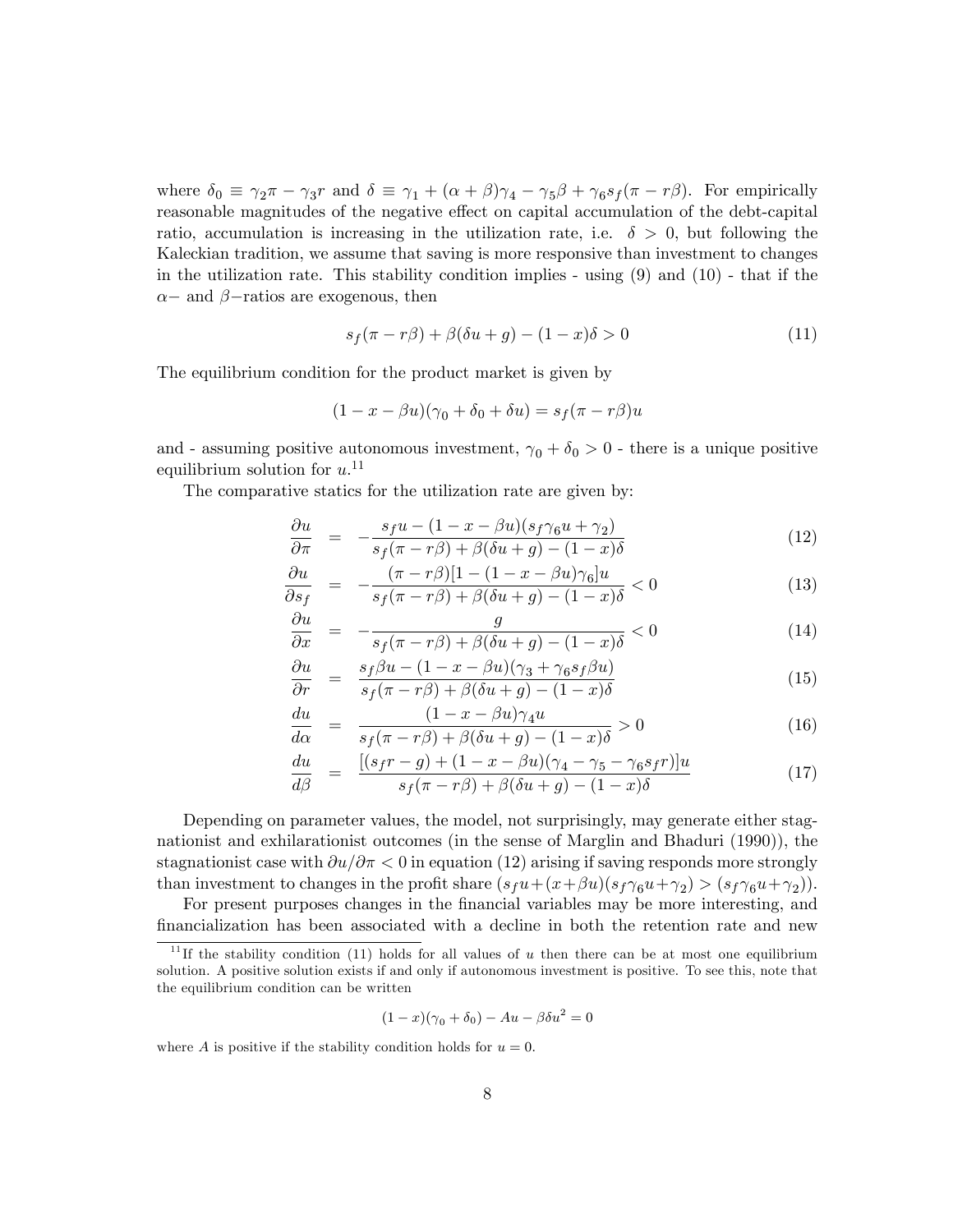issues. Strikingly, as long as  $g > 0$  and  $(1 - x - \beta u)\gamma_6 < 1$ , the effects on utilization of reductions in the retention rate  $(s_f)$  or the share of equity finance  $(x)$  are unambiguously positive. The growth condition  $(q > 0)$  is invariably assumed to hold in Kaleckian models, and it is difficult to see how an increase in retained earnings - keeping constant  $u, \pi, r, q, m$ - can lead to more than a one-for-one increase in investment, that is, one would expect  $\gamma_6$ to be well below one, and the second condition for expansionary effects will also be met.

An increase in  $\alpha$  - another aspect of financialization - also has an unambiguously positive effect on utilization; an increase in  $\alpha$  does not affect the saving rate but merely leads to an increase in equity prices and a decline in the rate of new issues  $(N)$  as firms maintain an unchanged ratio of equity finance.<sup>12</sup>

Unlike  $s_f$ , x and  $\alpha$ , the effects of changes in r and  $\beta$  are ambiguous. An increase in the real interest rate has a negative impact on both saving and investment. It lowers the amount of corporate saving, and the decrease in retained earnings depresses accumulation for a given rate of utilization. Saving falls more sharply than investment if the direct negative impact on investment of changes in r is not too large, i.e. if  $s_f \beta u > (1 - x \beta u$  $(\gamma_3 + \gamma_6 s_f \beta u)$ . Under this assumption, to restore the product market equilibrium, a higher utilization rate is required. With a reversal of this inequality, higher real interest rate requires a lower utilization rate for the product market equilibrium. The ambiguity of the effect of changes in  $r$  may not matter for an evaluation of the effects of financialization. It is sometimes suggested that Önancialization has generated a rise in interest rates, but interest rates have declined since the early 1980s and currently are not above historical averages.

Turning to the growth rate, the effects on accumulation of changes in the financial variables are given by:

$$
\frac{\partial g}{\partial \pi} = \gamma_2 + \gamma_6 s_f u + \delta \frac{\partial u}{\partial \pi} \tag{18}
$$

$$
\frac{\partial g}{\partial s_f} = \gamma_6 (\pi - r\beta) u + \delta \frac{\partial u}{\partial s_f} \tag{19}
$$

$$
\frac{\partial g}{\partial x} = \delta \frac{\partial u}{\partial x} < 0 \tag{20}
$$

$$
\frac{\partial g}{\partial r} = -\gamma_3 - \gamma_6 s_f \beta u + \delta \frac{\partial u}{\partial r} \tag{21}
$$

$$
\frac{\partial g}{\partial \alpha} = \gamma_4 u + \delta \frac{\partial u}{\partial \alpha} > 0 \tag{22}
$$

$$
\frac{\partial g}{\partial \beta} = (\gamma_4 - \gamma_5 - \gamma_6 s_f r) u + \delta \frac{\partial u}{\partial \beta} \tag{23}
$$

The result for  $\frac{\partial g}{\partial \pi}$  in equation (18) is parallel to Marglin and Bhaduri's (1990) analysis of wage and profit led growth. The direct and positive effect on accumulation of an increase

<sup>&</sup>lt;sup>12</sup>The expression  $1-x-\beta u = \frac{s_f(\Pi - rM)}{pI}$  is positive as long as profits exceed real interest payments on debt; a steady growth path that violated this condition would not be viable.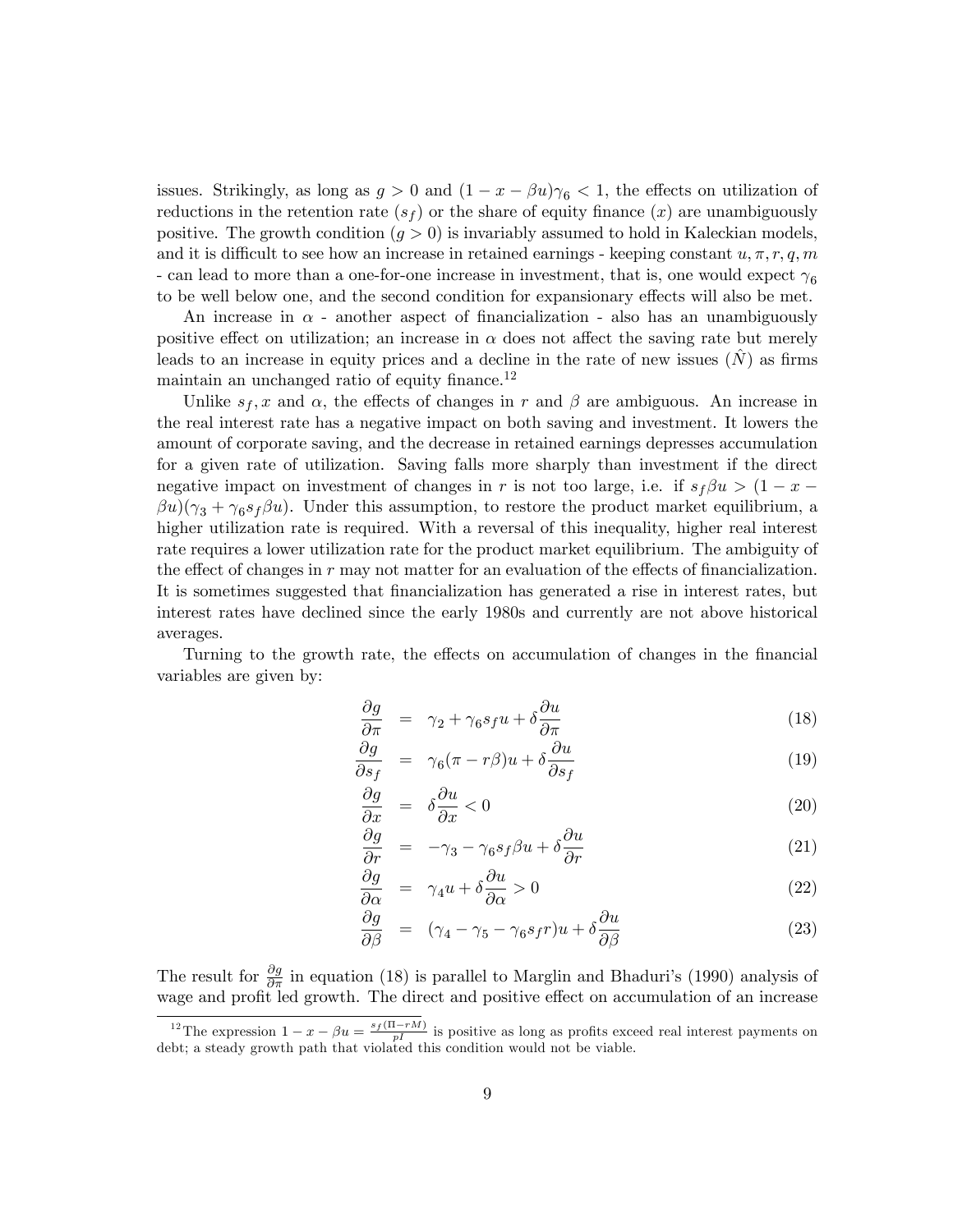in the profit share may or may not be dominated by the effect of a decline in utilization. A rise in the retention rate - equation  $(19)$  - also produces conflicting effects on accumulation. The first term in (19),  $\gamma_6(\bar{\pi} - r\beta)u$ , captures a direct positive impact on accumulation from an increase in the amount of internal funds, but an increase in the retention rate also has a negative effect on accumulation by lowering the utilization rate (the second term in  $(19), \delta \frac{\partial u}{\partial s}$  $\frac{\partial u}{\partial s_f}$ , is negative). Which effect dominates is an empirical matter. It is readily seen, however, that increases in the retention rate must reduce growth of the economy is wage led: using the expressions for  $\frac{\partial u}{\partial \pi}$  and  $\frac{\partial u}{\partial s_f}$ , it follows that  $\frac{\partial g}{\partial s_f} > 0$  is a sufficient condition for growth to be profit led.<sup>13</sup>

The effects on capital accumulation of a decrease in equity finance or an increase in households' desired ratio of equity to income are more clear-cut. A decrease in  $x$  leads to a higher rate of utilization, and the higher utilization rate raises capital accumulation; an increase in  $\alpha$  has a direct positive impact on capital accumulation through the Tobin's q-channel, and this direct impact is strengthened by a positive utilization effect.

Changes in the real interest rate have ambiguous effects. The direct effect on accumulation of a rise in the real rate of interest is negative but the derived effect on accumulation via changes in the utilization may be positive: the term  $-\gamma_3 - \gamma_6 s_f \beta u$  in (21) is negative, but the sign of  $\delta \frac{\partial u}{\partial r}$  can be positive or negative, leaving unclear the sign of the total effect. The ambiguity that characterizes the effects of changes in  $\beta$  on utilization also carry over to the effects on the growth rate.

If we focus on the three main changes associated with Önancialization - an increase in the value of equity holdings and a decline in both equity finance and the retention rate - the only ambiguity concerns the growth effect of a decline in the retention rate. This ambiguity disappears if we set  $\gamma_6$  equal to zero, as do most existing specifications in the post-Keynesian / structuralist literature, including Dutt (1984), Taylor (1985), Marglin and Bhaduri (1990), Godley and Lavoie (2007) and Lavoie (2007). With  $\gamma_6 = 0$ , the three key changes associated with financialization are unambiguously expansionary in this Kaleckian dual-economy model with exogenous stock-flow ratios.

$$
\frac{\partial g}{\partial \pi} = \gamma_2 + \gamma_6 s_f u + \delta \frac{\partial u}{\partial \pi}
$$
\n
$$
= \gamma_2 + \gamma_6 s_f u + \delta \frac{(1 - x - \beta u)\gamma_2 - u s_f \{1 - (1 - x - \beta u)\gamma_6\}}{s_f (\pi - r\beta) + \beta (\delta u + g) - (1 - x)\delta}
$$
\n
$$
= \gamma_2 + \delta \frac{(1 - x - \beta u)\gamma_2}{s_f (\pi - r\beta) + \beta (\delta u + g) - (1 - x)\delta}
$$
\n
$$
+ \frac{s_f}{\pi - r\beta} [\gamma_6 (\pi - r\beta)u - \delta \frac{(\pi - r\beta)[1 - (1 - x - \beta u)\gamma_6]u}{s_f (\pi - r\beta) + \beta (\delta u + g) - (1 - x)\delta}]
$$
\n
$$
= \gamma_2 + \delta \frac{(1 - x - \beta u)\gamma_2}{s_f (\pi - r\beta) + \beta (\delta u + g) - (1 - x)\delta} + \frac{s_f}{\pi - r\beta} \frac{\partial g}{\partial s_f}
$$

 $^{13}\mathrm{We}$  have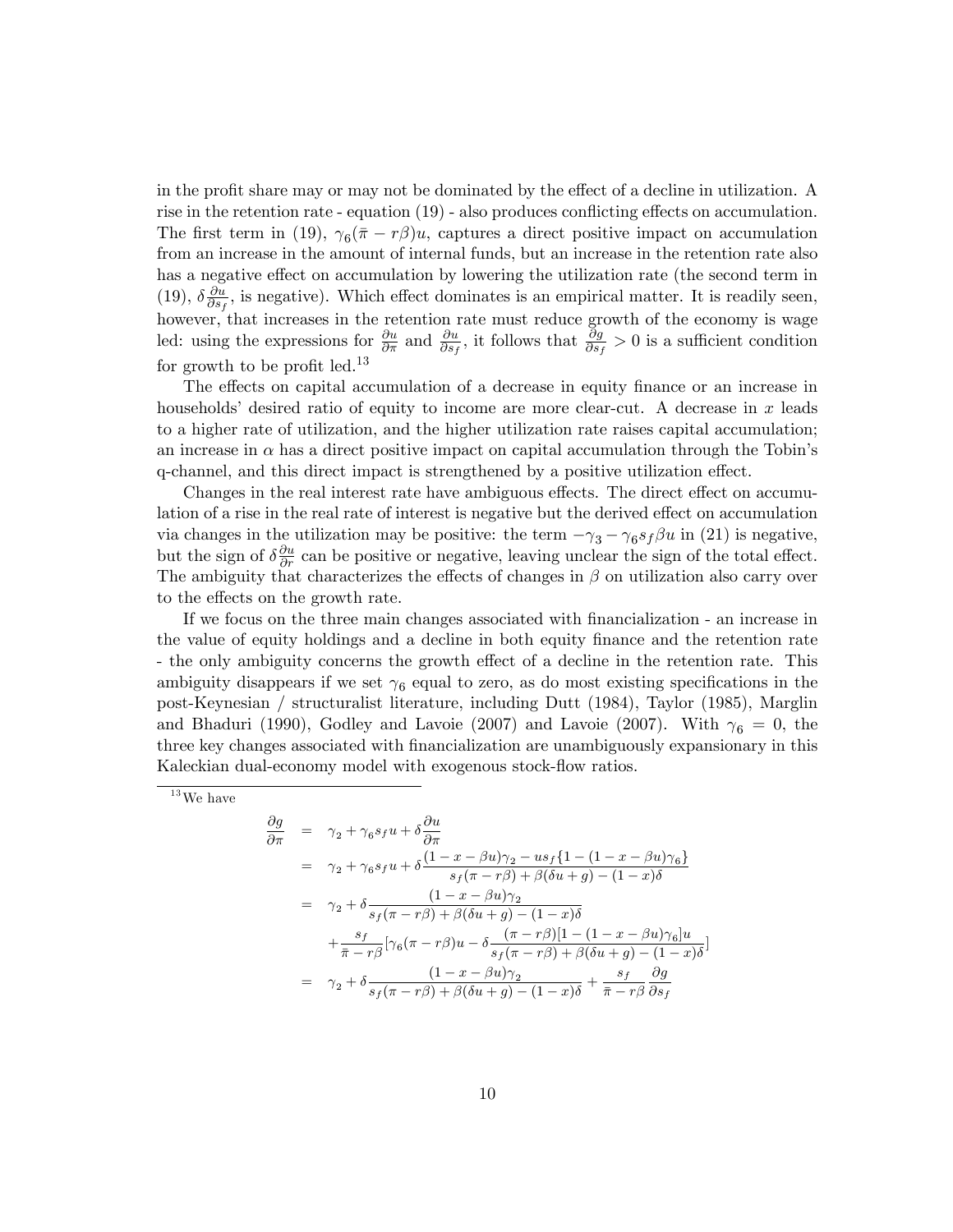### 3.2 The Godley-Lavoie specification of consumption and accumulation

The constancy assumption for the stock-flow ratios is violated by most specifications of consumption behavior. Rather than being constant, the  $\alpha$  and  $\beta$  ratios become endogenous and the response of investment to changes in  $u$  will be affected by these endogenous adjustments of the stock-flow ratios. An example is the recent specification of consumption by Godley and Lavoie  $(2007)$ . Unlike the earlier specification in Lavoie-Godley  $(2001-2)$ this more recent specification is quite conventional and similar (or identical) specifications have been used by, among others, Ando and Modigliani (1963) and Dos Santos and Zezza (2007).

The full Godley-Lavoie model is quite complex. The government sector plays a central role in the model, unfulfilled short-run expectations generate movements in inventories, and the model includes multiple financial assets.<sup>14</sup> Our stripped-down model leaves out most these elements but uses the Godley-Lavoie specifications of consumption, portfolio behavior and investment. Thus, we assume that consumption is given by

$$
\frac{C}{K} = c_1 y + c_2 q \tag{24}
$$

and that households' portfolio choice can be described by

$$
\frac{\beta}{\alpha+\beta} = (1 - \lambda_0) + \lambda_1(r+\hat{p}) - \lambda_2 r^e + \lambda_3 y/q \tag{25}
$$

where  $y = \left[1 - s_f(\pi - r\beta) + \hat{p}\beta\right]u$ ,  $r^e = \frac{(1 - s_f)(\pi - \beta r)u + g(\alpha u - x)}{\alpha u}$  and  $q = (\alpha + \beta)u$ . This consumption behavior is combined with a simple accumulation function given by

$$
g = \gamma_0 + \gamma_1 u - \gamma_3 r \tag{26}
$$

where  $\gamma_0$ ,  $\gamma_1$ , and  $\gamma_3$  are positive constants. This specification is clearly a special case of equation (2) with  $\gamma_2 = \gamma_4 = \gamma_5 = \gamma_6 = 0$ .

The steady-growth relation between consumption and stock-flow ratios is given by  $(9)$ , reproduced here for convenience,

$$
\frac{C}{K} = u[1 - s_f(\pi - r\beta) - \beta g] - xg \tag{9}
$$

The condition for the product market equilibrium closes the model,

$$
u = \frac{C}{K} + g \tag{27}
$$

Given the definition of y, q and  $r^e$ , five equations (24)-(27) and (9) determine the steadystate values of five endogenous variables:  $\frac{C}{K}$ ,  $u$ ,  $g$ ,  $\alpha$  and  $\beta$ .

 $\mathcal{I}$ 

<sup>&</sup>lt;sup>14</sup>They also endogenize the profit share by assuming that (in steady growth) it is increasing in  $I/Y$  and  $m$ . Given the absence of a generally accepted theory of markup determination, we prefer to keep the profit share as an exogenous variable.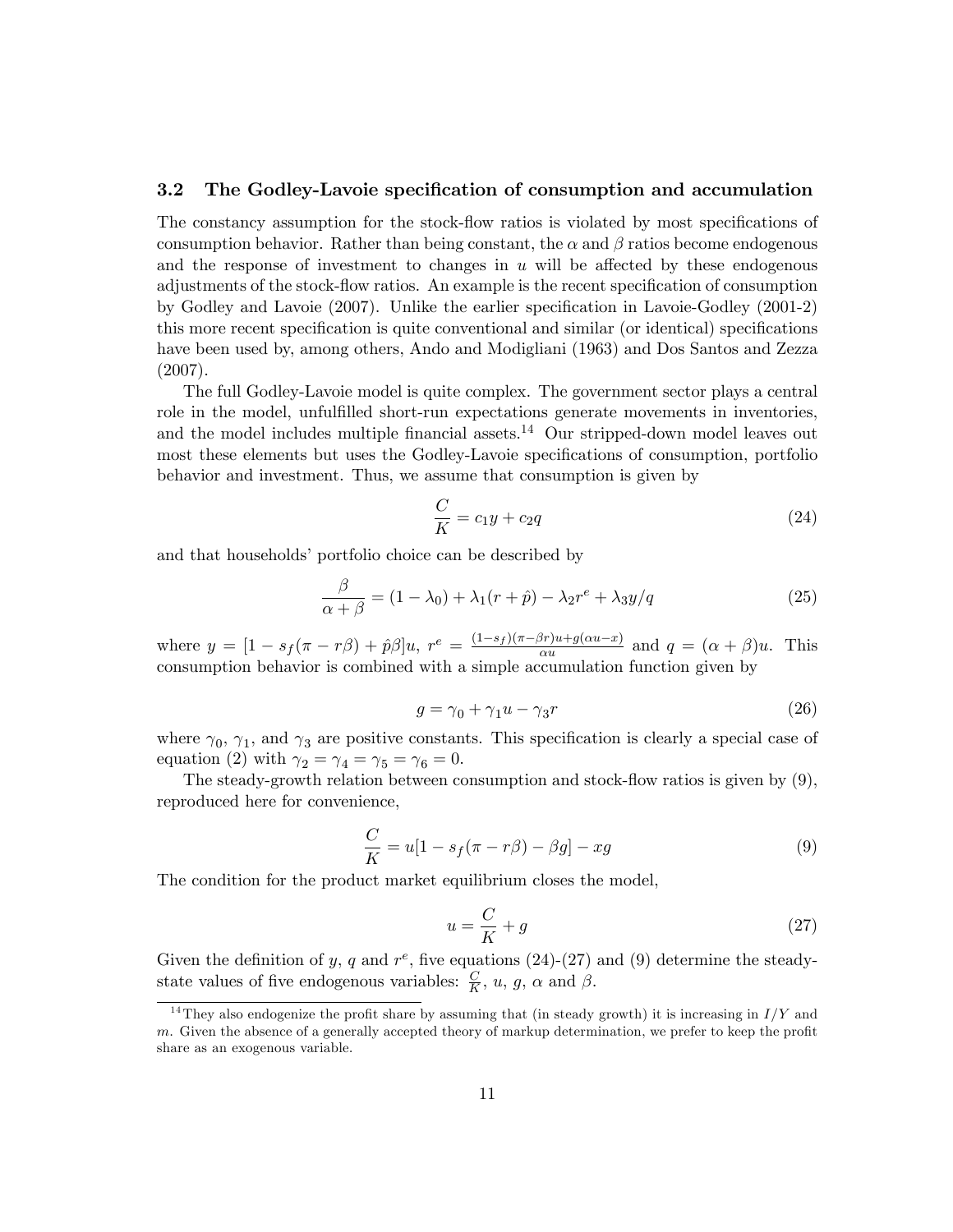Our particular interest lies in how endogenous changes in stock-flow ratios,  $\alpha$  and  $\beta$ affect our results in 3.1, and two cases can be distinguished. In the first case, the relaxation of the constancy assumption of  $\alpha$  and  $\beta$  does not change the signs of the comparative statics in (12)-(23). In the second case, the endogenous changes in  $\alpha$  and  $\beta$  reverse all or some of the signs of those partial derivatives. In the terminology of Skott and Ryoo (2008), the former case is stock-flow inelastic and the latter stock-flow elastic.

It is not impossible to get analytical results for the comparative statics associated with (24)-(27) and (9). The complexity of the expressions for the partial derivatives, however, make the analytical results rather uninformative and numerical evaluation is needed to get a clearer picture.

Table 1 compares the effects of parameter changes using the Godley-Lavoie consumption and portfolio specification – endogenous  $\alpha$  and  $\beta$  case – to those in the exogenous  $\alpha$ and  $\beta$  case. The table shows the partial derivatives of the utilization rate and the growth rate with respect to the parameters listed in the first column, evaluated at the steady-state values.<sup>15</sup> The results are clear. The comparative statics regarding the effects of financial changes on utilization and growth are almost identical for those two cases in terms of both signs and magnitudes. Putting it differently, the effects of induced changes in  $\alpha$  and  $\beta$  on u and q are negligible, and the system is stock-flow inelastic.

Table 2 provides a clue to understanding these results. It illustrates the sensitivity of  $\alpha$  and  $\beta$  to variations in  $s_f$ , x and r. It is readily seen that the variations of the financial stock-flow ratios in response to changes in  $s_f$ , x and r are very small, even when the magnitudes of changes in parameter values themselves are substantial. Table 3 shows that the qualitative results in Table 1 are robust for a range of values for the consumption function parameters  $(c_1 \text{ and } c_2)$ . The partial derivatives of u and g with respect to  $s_f$ , x and r are preserved in all cases marked by " $x$ ", "o" or " $\bullet$ " and those with respect to  $s_f$ and x hold for all the cases in the table.<sup>16</sup>

To conclude, a Godley-Lavoie specification clearly has endogenous stock-flow ratios, but for plausible parameter values these stock-áow ratios are inelastic in the sense of Skott and Ryoo (2008): induced changes in  $\alpha$  and  $\beta$  do not reverse the signs of the key partial derivatives that were obtained with exogenous ratios.

 $15$  Appendix A explains the procedure used to construct Table 1. We use the same parameter values for  $\gamma_1, \gamma_2, c_1$  and  $c_2$  as Godley and Lavoie (2007); the values of all other parameters are in line with those conventionally accepted in stock-flow consistent modeling exercises.

<sup>&</sup>lt;sup>16</sup>The effects of changes in r depend on the values of the consumption parameters  $(c_1, c_2)$  not only in the the case with endogenous  $\alpha$  and  $\beta$  but also in the exogenous case. The reason is simple: the effects of changes in  $r$  depend on the value of the stock-flow ratios and the comparison between the endogenous and exogenous cases has to be made with the same initial stock-flow ratios (see Appendix 1).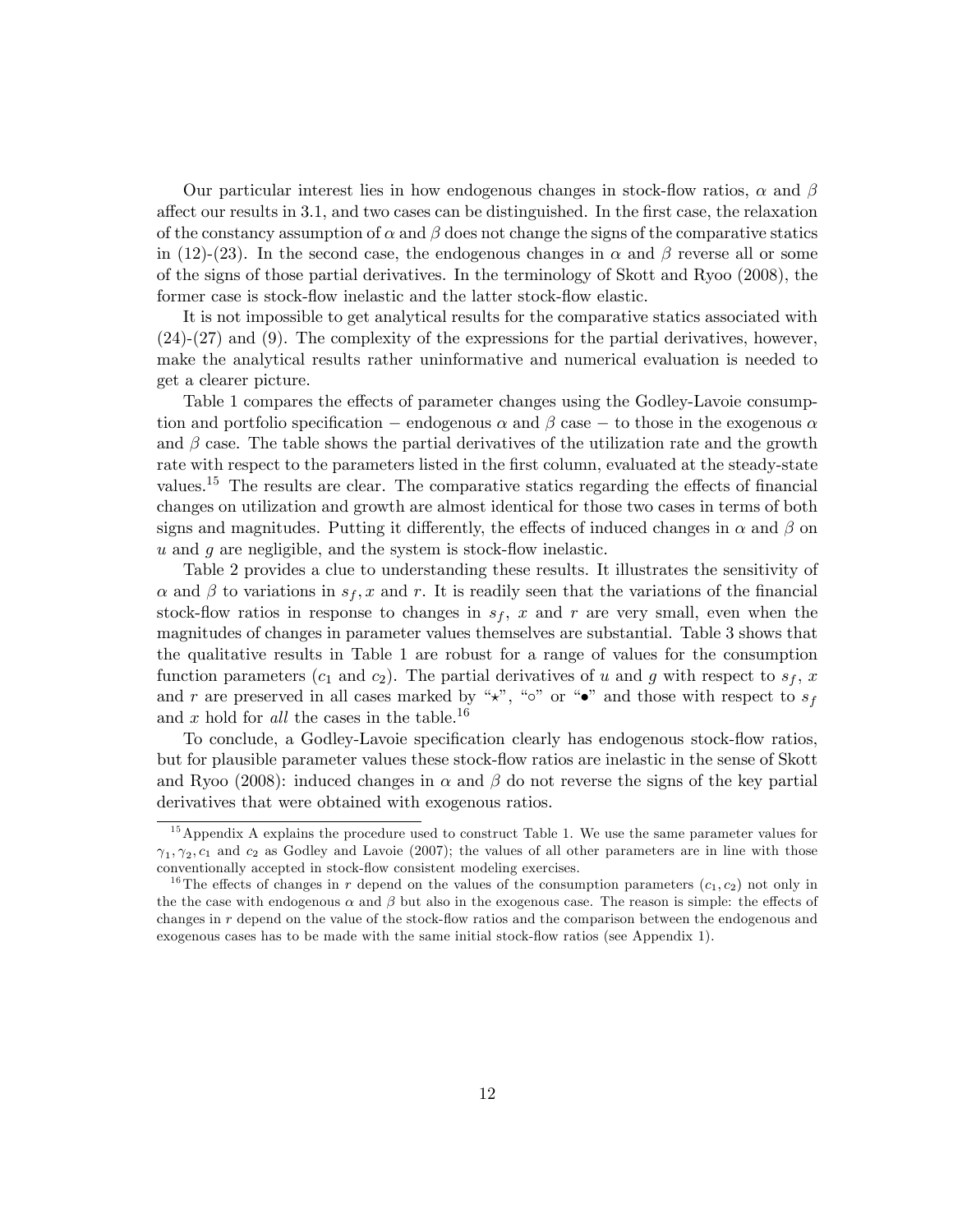## 4 Financial change: the labor-constrained case

### 4.1 Exogenous stock-flow ratios

In a labor-constrained regime the growth rate of the economy must be equal to the 'natural rate, n. The natural rate may embody technical change as well as an increasing labor force, and the natural rate of growth need not be exogenous. It would seem quite reasonable, for instance, to assume that the natural rate depends positively on the employment rate: labor shortages may speed up the search for new labor-saving technologies and also draw in extra workers through immigration, say, or changes in participation rates and retirement patterns.<sup>17</sup> To simplify the exposition, however, we treat n as an exogenous constant in the main text but briefly consider an endogenous natural rate in Appendix B.

Using the consumption function (9) and the steady-growth requirement  $\hat{K} = n$ , the utilization rate must be given by:

$$
u = \frac{(1-x)n}{s_f(\pi - r\beta) + \beta n} \tag{28}
$$

Using this expression for  $u$ , we get the following comparative statics:

$$
\frac{\partial u}{\partial \pi} = -\frac{s_f(1-x)n}{[s_f(\pi - r\beta) + \beta n]^2} < 0 \tag{29}
$$

$$
\frac{\partial u}{\partial s_f} = -\frac{(\pi - r\beta)(1 - x)n}{[s_f(\pi - r\beta) + \beta n]^2} < 0 \tag{30}
$$

$$
\frac{\partial u}{\partial x} = -\frac{n}{s_f(\pi - r\beta) + \beta n} < 0 \tag{31}
$$

$$
\frac{\partial u}{\partial r} = \frac{s_f \beta (1 - x) n}{[s_f (\pi - r\beta) + \beta n]^2} > 0
$$
\n(32)

$$
\frac{\partial u}{\partial \alpha} = 0 \tag{33}
$$

$$
\frac{\partial u}{\partial \beta} = -\frac{(n - s_f r)(1 - x)n}{[s_f(\pi - r\beta) + \beta n]^2}
$$
(34)

These results for the effects on utilization are independent of the accumulation function. The accumulation function, however, is important for the determination of the steadygrowth value of the employment rate (and for the stability properties of the system).

Using the accumulation function (2a) and the solution for  $u$  in (28), we get the steadygrowth employment rate,

$$
e = \frac{\gamma_0 + \delta_0 - n + \delta u}{\gamma_7}
$$

 $17$ Changes in participation rates and retirement patterns clearly cannot affect the growth rate in the ëvery long runíbut the e§ects may be felt over time scales that are consistent with a long-run analysis.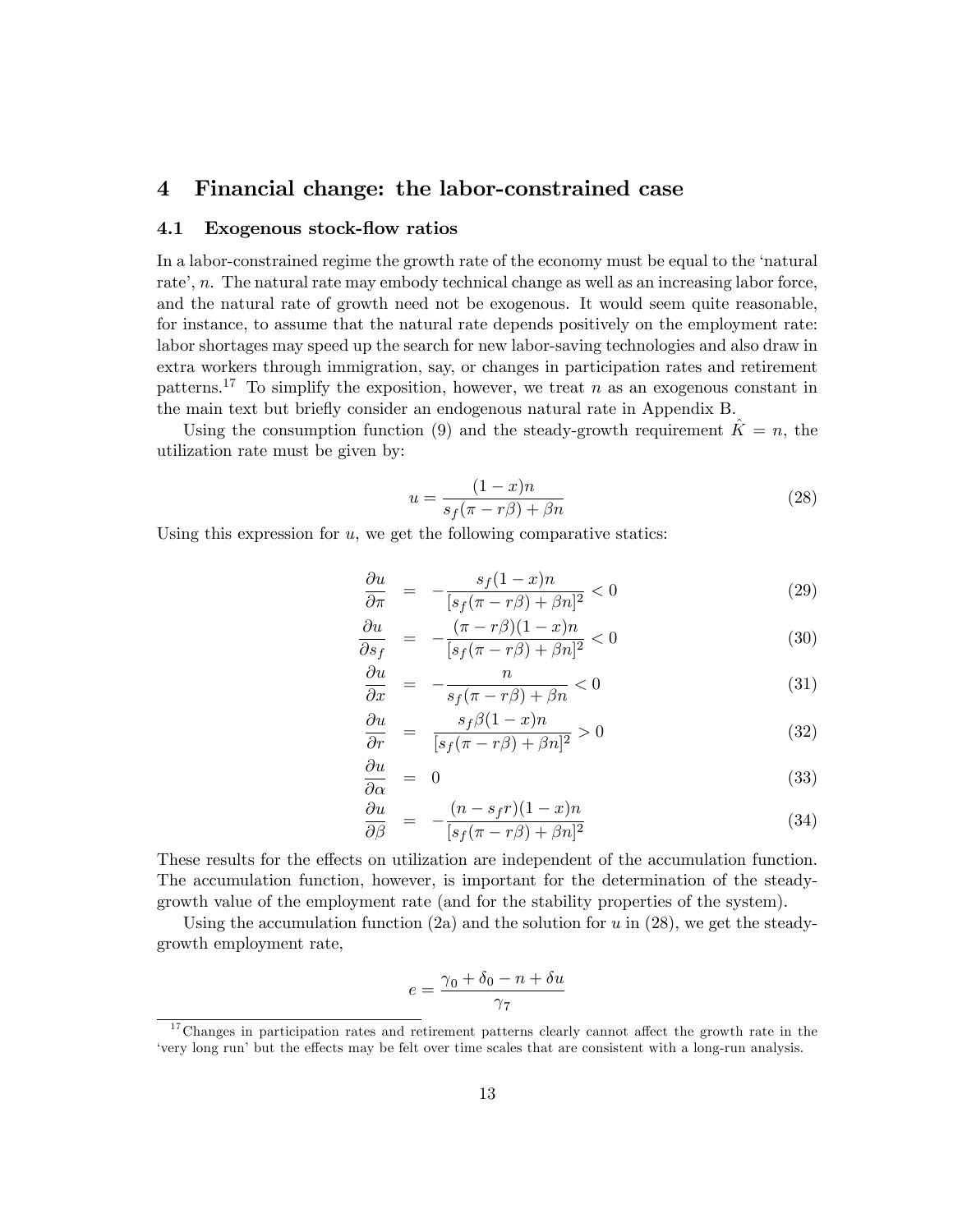where  $\delta_0 \equiv \gamma_2 \pi - \gamma_3 r$  and  $\delta \equiv \gamma_1 + (\alpha + \beta)\gamma_4 - \gamma_5 \beta + \gamma_6 s_f (\pi - r\beta)$ . The employment effects of changes in the parameters are readily obtained:

$$
\frac{\partial e}{\partial \pi} = \frac{1}{\gamma_7} \left[ \gamma_2 + \gamma_6 s_f u + \delta \frac{\partial u}{\partial \pi} \right]
$$
(35)

$$
\frac{\partial e}{\partial s_f} = \frac{1}{\gamma_7} \left[ \gamma_6 (\pi - r\beta) u + \delta \frac{\partial u}{\partial s_f} \right]
$$
(36)

$$
\frac{\partial e}{\partial x} = \frac{1}{\gamma_7} \left[ \delta \frac{\partial u}{\partial x} \right] < 0 \tag{37}
$$

$$
\frac{\partial e}{\partial r} = \frac{1}{\gamma_7} \left[ -\gamma_3 - \gamma_6 s_f \beta u + \delta \frac{\partial u}{\partial r} \right]
$$
(38)

$$
\frac{\partial e}{\partial \alpha} = \frac{1}{\gamma_7} [\gamma_4 u] > 0 \tag{39}
$$

$$
\frac{\partial e}{\partial \beta} = \frac{1}{\gamma_7} \left[ (\gamma_4 - \gamma_5 - \gamma_6 s_f r) u + \delta \frac{\partial u}{\partial \beta} \right]
$$
(40)

The results in  $(35)-(40)$  have a simple intuitive interpretation. Changes in e are used, essentially, to keep the accumulation rate equal to the natural rate n. Thus, an increase in employment is needed if otherwise the growth rate were to rise above  $n$ , and a decrease is needed if an unchanged value of e would lead to a decline in the growth rate. The changes in growth - for fixed  $e$  - have been derived already in equations (18)-(23), and the effects on employment are obtained simply by multiplying these expressions by the factor  $1/\gamma_7$ .

Before closing this section, it should be noted that the comparative results have been derived assuming the existence of a steady state path with  $\hat{K} = \hat{Y} = n$  and  $0 \le e \le 1$ . This premise need not hold: low 'animal spirits' and / or a high natural rate of growth may imply that the growth of a capitalist economy falls short of the natural rate. In this case, the value of  $k$  and the employment rate both converge to zero, and the comparative statics regarding financial changes follows those given in section 3.1.

#### 4.2 The Godley-Lavoie specification of consumption and accumulation

In this section, we relax the assumption of the constancy of  $\alpha$  and  $\beta$ , as in section 3.2, but the labor constraint is assumed to be binding. Thus,  $g = n$  and the investment function (26) is replaced by (41) below:

$$
g = \gamma_0 + \gamma_1 u - \gamma_3 r - \gamma_7 e \tag{41}
$$

After substituting *n* for  $g$ , five equations (24), (25), (9), (27) and (41) determine five endogenous variables,  $u, e, \frac{C}{K}$  $\frac{C}{K}$ ,  $\alpha$  and  $\beta$ . We are interested in whether the qualitative results from section 4.1 carry over to the current case with endogenous adjustment of the stockflow ratios. As in section 3.2, analytical expressions are complicated and uninformative and we resort to numerical simulation.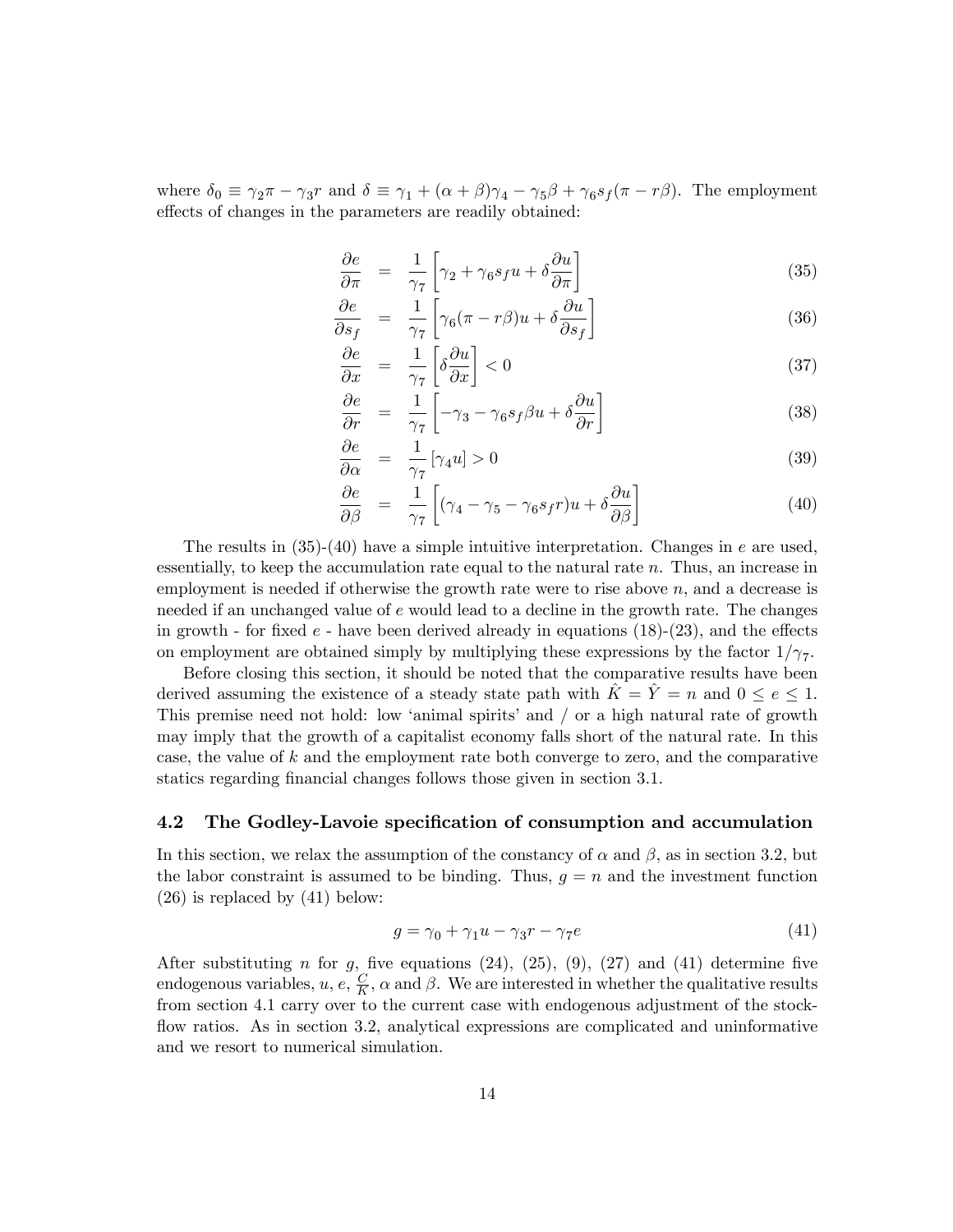The parameter values are the same as those in section 3.2, the only difference being that with the additional term  $\gamma_7 e$ , it becomes reasonable to adjust the constant  $\gamma_0$  in the accumulation function. To make the benchmark results as comparable as possible to those in 3.2 the values of  $\gamma_7$  and  $\gamma_0$  are chosen to generate the same steady growth rate as in the simulation of section 3.2 ( $g = n = 0.03$ ). This still leaves open the precise choice of  $\gamma_7$  and the range of plausible values is not obvious.<sup>18</sup> A large value of  $\gamma_7$  implies that accumulation will depend inversely on utilization (given  $k$ ) which may not seem reasonable; a small value of  $\gamma_7$ , on the other hand, makes the equilibrium solution for the employment rate very sensitive to variations in other parameters and exogenous variables. Fortunately, the value of  $\gamma_7$  is of little importance for the qualitative results. Since the steady-growth values of u,  $\alpha$  and  $\beta$  are determined independently of the accumulation function by (24), (25), (9) and (27), the value of  $\gamma_7$  does not change the equilibrium values of u,  $\alpha$  and  $\beta$ , as long as  $\gamma_0$  is set to produce the same steady state growth rate (in our case, 0.03); nor does the choice of  $\gamma_7$  affect the signs of the partial derivatives of u and e with respect to Önancial changes. The only change lies in the magnitude of the partial derivatives of the employment rate with respect to financial parameters: when  $\gamma_7$  changes by a factor s, the partial derivatives change by a factor  $1/s$ .

Tables 4 and 5 present results for  $\gamma_7 = 0.5$ . As indicated by Table 4, the model is stock-flow inelastic. A decline in the retention rate and the share of investment financed by equity issues have expansionary effects on utilization and employment rates, as in  $4.1$ , and the quantitative difference in the effects of a financial change between the cases with exogenous and endogenous stock-áows is very small . Stock-áow ratios, moreover, exhibit only moderate variations in response to substantial changes in  $s_f$ , x and r (Table 5), and the results are robust with respect to variations in the values of the consumption parameters,  $c_1$  and  $c_2$ .

Thus, the financial changes commonly associated with financialization are expansionary in these simulations: they tend to raise both utilization and employment rates in this labor constrained Kaleckian economies.

### 5 Robustness

### 5.1 Heterogeneous households

Our models in sections 3-4 specified consumption and portfolio behavior for an aggregate household sector. The results obtained by van Treeck (2007) may suggest that this restriction affects our results.

van Treeck (2007) distinguishes between workers and rentiers, assuming that only rentiers save and make portfolio decisions between equities and deposits. Using these

 $18$  Since employment and utilization move together in the short run but not necessarily in the long run, a dynamic specification with lagged employment effects (and small short-run but large long-run effects of changes in employment) could be used to resolve this problem.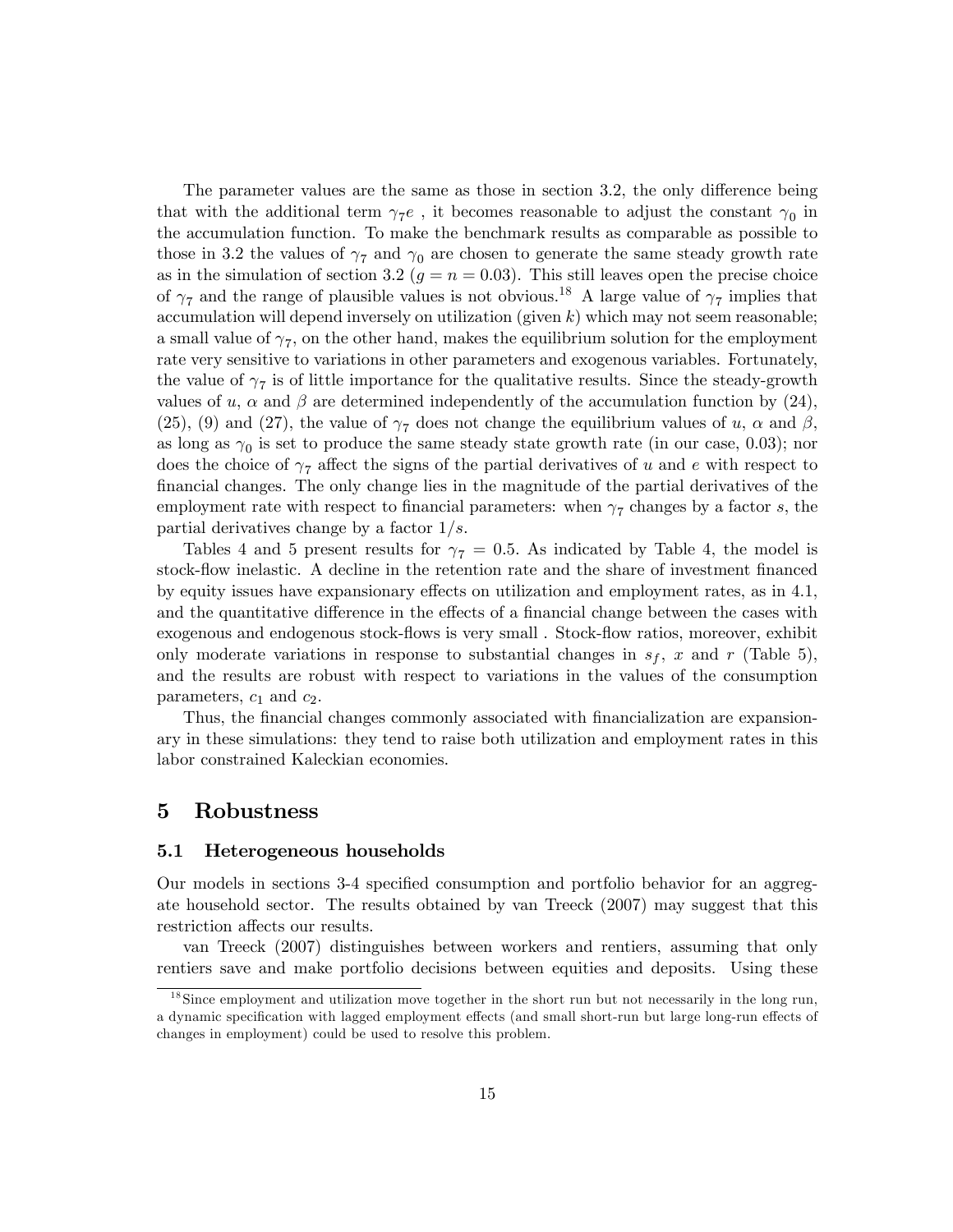alternative assumptions, equation (24) and (25) are replaced by:

$$
\frac{C}{K} = (1 - \pi)u + \bar{c}_1 y_r + c_2 q \tag{42}
$$

$$
\frac{\beta}{\alpha+\beta} = (1-\lambda_0) + \lambda_1(r+\hat{p}) - \lambda_2r^e + \lambda_3y_r/q \tag{43}
$$

The first term in  $(42)$  - the wage bill divided by the value of the capital stock - equals workers' real consumption normalized by  $K$ . The sum of the second and third term represents rentiers' consumption which is determined by their distributed income,  $y_r =$  $[(1 - s_f)(\pi u - rm) + im]$ , and their wealth,  $q^{19}$  Equation (43) is essentially the same as (25) but y in (25) is replaced by  $y_r$  since only rentiers hold financial assets in the current model.

Except for the consumption function, van Treeck uses specifications that are very similar to the Lavoie-Godley model  $(2001-02).^{20}$  As in Lavoie and Godley  $(2001-02)$ , the investment function, using our notation, is given by:

$$
g = \gamma_0 + \gamma_1 u + \gamma_4 q - \bar{\gamma}_5 r m + \gamma_6 c \tag{44}
$$

Equation (44) can be obtained by setting  $\gamma_2 = \gamma_3 = 0$  and  $\gamma_5 = \bar{\gamma}_5 r$  in (2). The main departure from the original Lavoie-Godley investment function lies in different numerical values assigned to the Tobin's-q effect,  $\gamma_4$ . The implications of the particular set of the parameter values will be discussed below.

As in section 3.2, five equations, along with proper definitions of  $q$ ,  $m$ ,  $c$  and  $r^e$ , determine the steady state values of u, g,  $\frac{C}{K}$  $\frac{C}{K}$ ,  $\alpha$  and  $\beta$ , and we can conduct comparative statics regarding the effects on these equilibrium values of changes in  $s_f$  and x.

Using a framework that is essentially equivalent to  $(9)$ ,  $(27)$ ,  $(42)$ - $(44)$ , van Treeck's results indicate that the effects of a decrease in the retention rate  $(s_f)$  and the share of investment financed by equity issues  $(x)$  depend on parameter values and that, he suggests, the effects can be contractionary for plausible parameter constellations. This conclusion may seem surprising, given the similarity of the model to those analysed by Lavoie and Godley (2001-02) and Skott and Ryoo (2008).

Table 6 is constructed in the same way as Table 1, but using the specification in equations  $(42)-(44)$  and van Treeck's parameter values for the contractionary case. The

 $19$  Following Godley and Lavoie (2007), van Treeck assumes that rentiers have access to credit to finance their consumption. The amount of credit is determined by the level of their net worth and disposable income. In addition, banks make profits (which are distributed to rentiers) since the loan rate of interest is determined by a markup on the deposit rate. It can be shown, however, that van Treeck's specification can be reduced to (42).

 $^{20}$ Following Hein (2007), van Treeck (2007) assumes that firms' markup is influenced by their dividend policy. Thus, in his simulations changes in  $s_f$  are always combined with changes in  $\pi$ , and his results are not directly comparable to those with a constant profit share. Our simulations in this section leave out the assumed link between the retention rate and the markup and take the profit share as exogenous.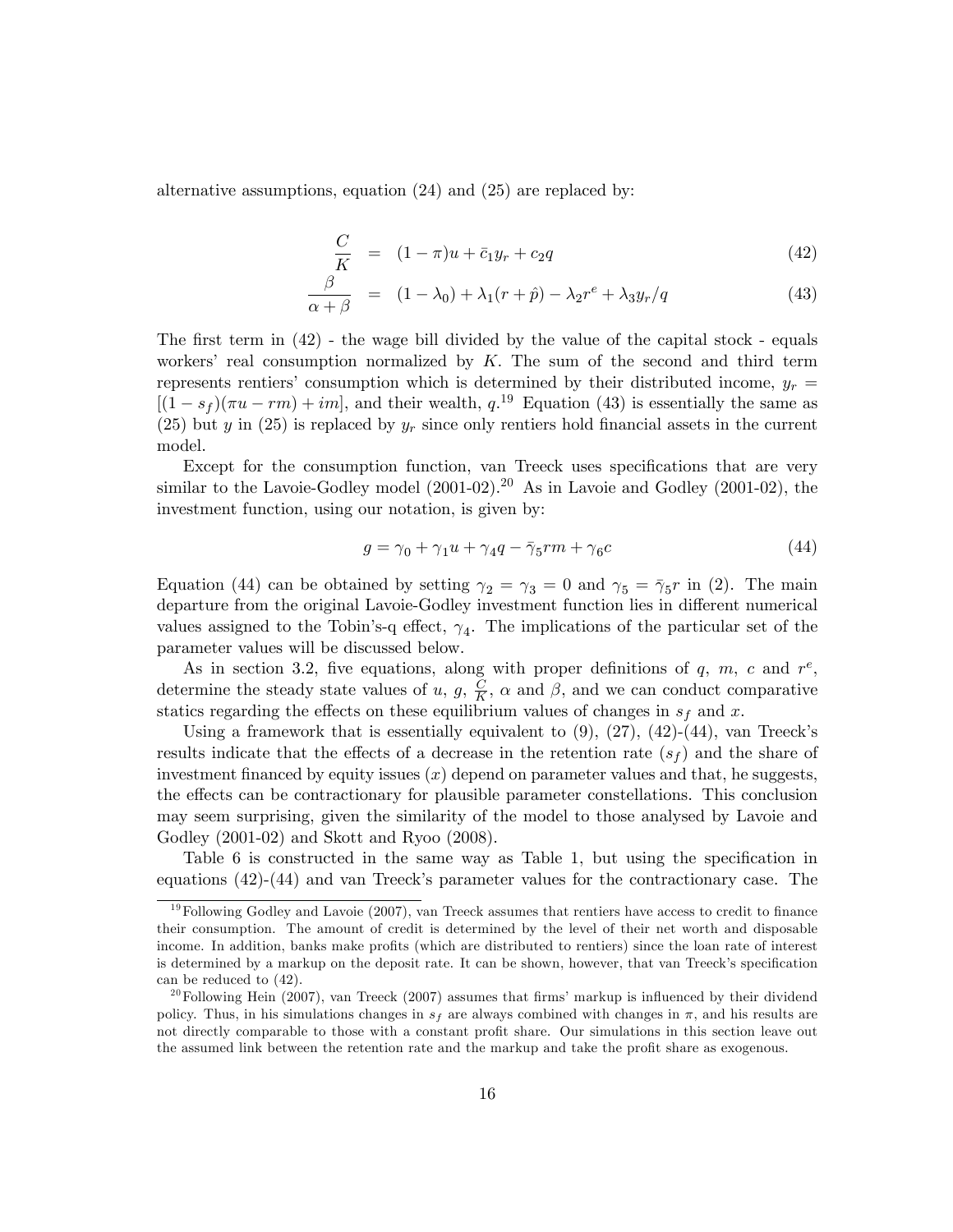signs of the partial derivatives of u and g with respect to  $s_f$ , x and r are all reversed as we move from the case with exogenous  $\alpha$  and  $\beta$  to that with endogenous ratios. In particular, a fall in either  $s_f$  or x leads to a decline in both u and g for endogenous ratios but an increase in both  $u$  and  $g$  for exogenous ratios. Thus, the van Treeck model for the contractionary case represents a stock-flow elastic system in which the endogenous adjustment of  $\alpha$  and  $\beta$  in response to a financial change is very large in magnitude. Table 7 illustrates these large responses of the stock-áow ratios; a change in the retention rate from  $0.85$  to  $0.65$ , for instance, raises the stock-flow ratios by more than a factor three.

The choice of parameter values explain these results. The wealth parameter in the consumption function, first, is set at  $c_2 = 0.01$ , much lower than the Lavoie-Godley value of 0.064. Table 8a illustrates the importance of this low value of  $c_2$  for the results: higher values of  $c_2$  generate comparative static results that conform to those with an exogenous stock-flow ratios (for all listed values of  $c_2$ , the partial derivatives of u and g with respect to  $s_f$  and x are negative in the case with exogenous  $\alpha$  and  $\beta$ ). van Treeck suggests that in practice the wealth effect may be low, at least in some countries (pp.  $22-25$ ), but even if one were to accept a small wealth effect on consumption, the contractionary results still look questionable. The also depend heavily on the parameter values in the accumulation function.

The accumulation function is the same as the one in Lavoie and Godley (2001-02) but whereas Lavoie and Godley use  $\gamma_4 = 0.02$ , van Treeck assumes that Tobin's q has no effect on investment, that is,  $\gamma_4 = 0$ . He refers to some econometric studies which suggest that Tobin's q effect is insignificant (van Treeck, 2007, pp.21-22) but his assumption that  $\gamma_4$ 0, combined with other features of the model, implies more than what those econometric studies may suggest: essentially, it makes utilization depend *negatively* on Tobin's q. To see this, note first that the parameter values in households' portfolio equations make the  $m/q$  ratio very insensitive to changes in firms' financial decisions; that is, we have  $m = \mu q$  for some constant factor  $\mu$ . This proportionality implies that after controlling for the effects of utilization  $(u)$  and retained earnings  $(c)$ , the effect of q on investment can be written:  $\gamma_4 - \bar{\gamma}_5 r \mu$ , and given the parameter values for his contractionary case, the approximate magnitude of  $\gamma_4 - \bar{\gamma}_5 r\mu$  is  $-0.01^{21}$  In addition, an increase in q, leading to an increase in  $m$ , has an indirect negative effect on investment since it reduces retained earnings, c. The magnitude of this effect  $(-s_f \gamma_6 r \mu)$  is around  $-0.007$ .<sup>22</sup> Thus, the van Treeck simulations combine the absence of a Tobin's-q effect with a strong negative debt effect,<sup>23</sup> and as a result firms' accumulation depends negatively on their market value  $(q)$ ,

<sup>&</sup>lt;sup>21</sup>In van Treeck's experiments,  $\gamma_4 = 0$ ,  $\bar{\gamma}_5 = 0.5$ ,  $r = 0.05$  and  $\mu \approx 0.4$  which gives us  $\gamma_4 - \bar{\gamma}_5 r \mu \approx -0.01$ <sup>22</sup>In van Treeck's experiments,  $s_f = 0.65$ ,  $\gamma_6 = 0.5$ ,  $r = 0.05$  and  $\mu \approx 0.4$  which gives us  $-s_f \gamma_6 r \mu \approx$  $-0.007$ 

 $^{23}$ The original Lavoie-Godley model (2001-2002) also has this strong negative debt effect due to the assumption of high values for  $\bar{\gamma}_5$  and  $\gamma_6$  so that an increase in interest payment by one dollar reduces the level of investment by almost one dollar holding  $u$  and  $q$ . However, in their model, the strong negative debt effect is balanced by a strong positive Tobin's q effect ( $\gamma_4 = 0.02$ ) leading to a moderately positive overall effect of an increase in  $q$  on  $q$ , keeping u constant.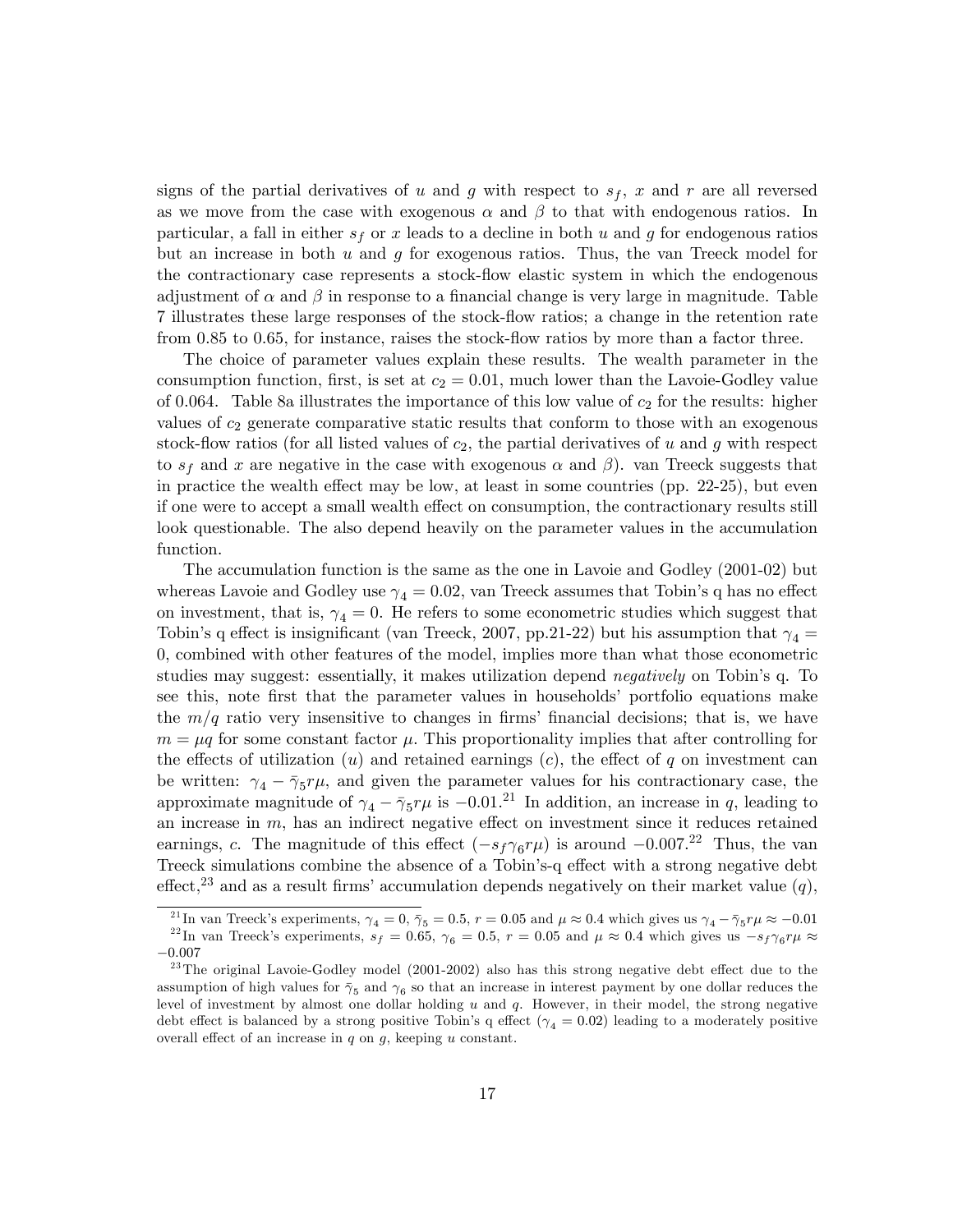keeping  $u$  constant. An inverse relation between Tobin's q and the rate of utilization now follows if the value of  $c_2$  is set so low that the positive effect of a rise in q on consumption does not offset the negative overall effect of q on investment. It is hard to believe that this feature is empirically plausible.

Tables 8b and 8c illustrate the importance of the investment parameters for the contractionary cases. Table 8b considers the effects of changes in  $c_2$  on the comparative statics for different values of  $\bar{\gamma}_5$  and  $\gamma_6$ . When both are set to 0.2, the overall effect of a rise in q on accumulation controlling for utilization remains negative but modest, and in this case  $c_2 = 0.01$  is sufficient to make the system stock-flow inelastic with expansionary effects of a reduction in  $s_f$  and x. Table 8c uses the van Treeck values  $\bar{\gamma}_5 = \gamma_6 = 0.5$  but allows for a small positive q-effect on investment,  $\gamma_4 = 0.01$  (only half the value used by Lavoie and Godley). In this case, for all listed values of  $c_2$ , three of the key partial derivatives  $-\frac{\partial u}{\partial s_1}$  $\frac{\partial u}{\partial s_f},$  $\frac{\partial u}{\partial x}$  and  $\frac{\partial g}{\partial x}$  – are all negative as in the case with exogenous stock-flow ratios.  $c_2 \ge 0.03$ produces stock-áow inelastic results by eliminating the cases where the other key partial derivative  $\frac{\partial g}{\partial s_f}$  is positive.

Overall, our reading of the empirical evidence suggests that implausible parameter constellations are needed in order to produce stock-áow elasticity and contractionary outcomes.

#### 5.2 Employment and the NAIRU

The analysis of a labor-constrained economy in section 4.2 implies that demand shifts can produce permanent employment effects. This result clearly goes against standard theories of a structurally determined NAIRU, but despite its widespread acceptance in the profession today, NAIRU theory is both theoretically and empirically weak. There are many reasons to expect a role for aggregate demand, also in the medium and long term. Suspending our disagreements with NAIRU theory, however, a straightforward modification of the accumulation function makes the long-run employment rate invariant with respect to shifts in financial practices.

Assume that, given the structural characteristics of the economy, there is a unique value of the employment rate  $e^*$  for which the competing claims of workers and firms become mutually consistent, employment rates above  $e^*$  leading to high claims and everincreasing inflation. IFiscal and  $/$  or monetary policy intervention provides one way of bringing the average employment rate into equality with  $e^*$ . Even without formal Taylor rules, policy makers can be expected to introduce contractionary measures if ináation is high and increasing and expansionary measures if there is high unemployment and low and decreasing inflation. This avenue is not open to us since, quite deliberately, our models focus on a pure capitalist economy without public sector, and "monetary policy" has been confined to the setting of a real rate of interest. But the same argument that underlies the ever-increasing inflation rate  $-$  the persistent and unresolved conflict over income  $distribution - may also manifest itself directly in the accumulation decisions.$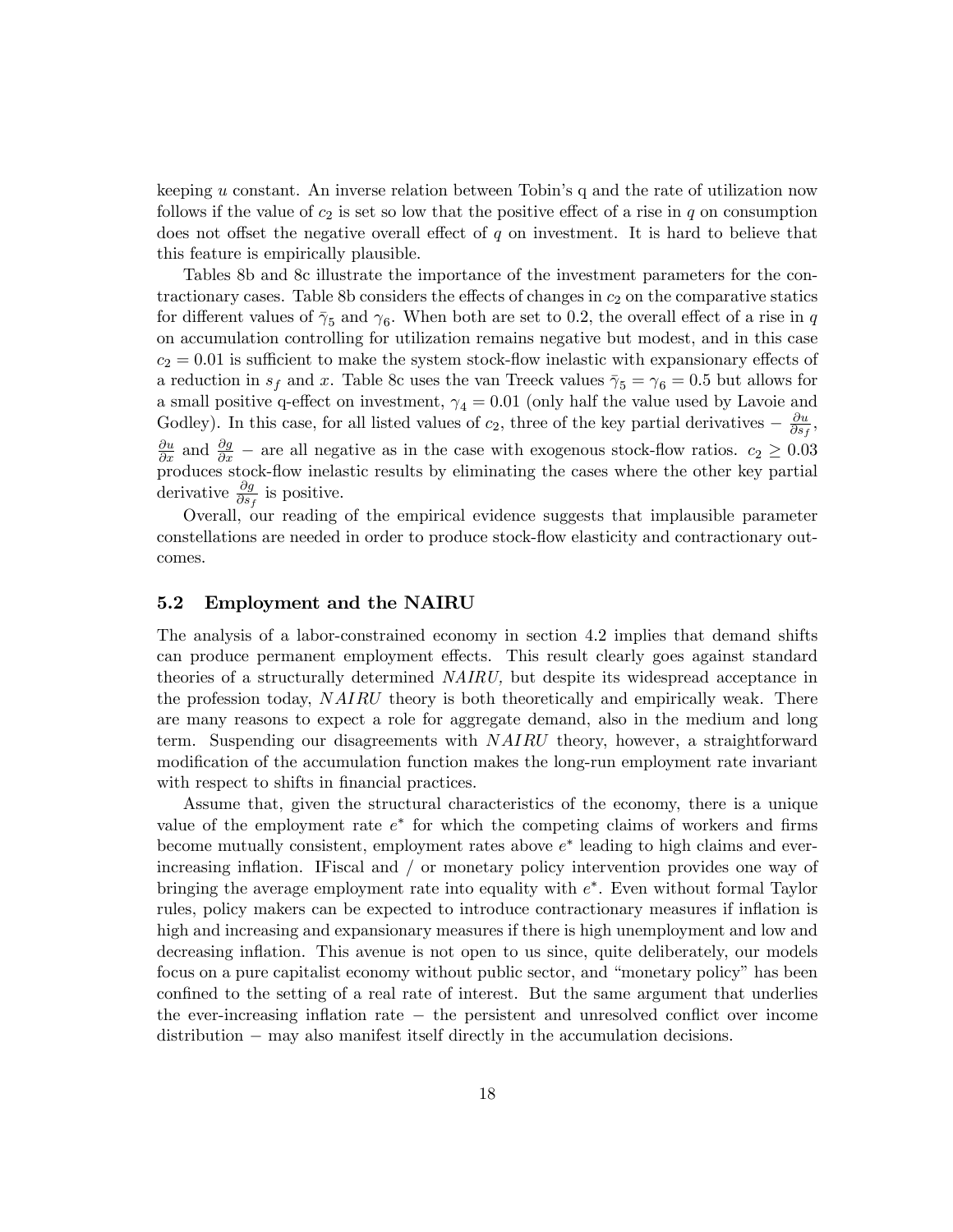If workers' real wage aspirations are persistently frustrated by price increases that exceed their expectations then there would seem to be only two possibilities: either workers will come to see their aspirations as unrealistic and will gradually reduce these aspirations or, alternatively, frustration with the distributional outcome will spill over into a heightened level of general worker militancy. The first possibility - aspirational hysteresis - negates our current assumption of a structurally determined NAIRU (Skott 1991, 1999, 2005); the second possibility strongly suggests that there will be cumulative shifts in the accumulation function. As workers' militancy increases, the business climate and animal spirits progressively deteriorate. Algebraically, the same factors that may generate a unique NAIRU also suggest that the labor-constrained version of the accumulation be specified as

$$
g = \gamma + \gamma_1 u + \gamma_2 \pi - \gamma_3 r + \gamma_4 q - \gamma_5 m + \gamma_6 c
$$
  
\n
$$
\dot{\gamma} = h(e^* - e); \quad h' > 0
$$
\n(45)

With this specification it is readily seen that in steady growth we must have  $e = e^*$ , and the changes in financial behavior that we have analysed in sections 3-4 can have no  $long-run$  employment effects.<sup>24</sup>

It may be noted that in some ways the analysis in Godley-Lavoie (2007) runs along these lines. Their economy, first, is labor constrained, the rate of inflation is determined by a competing-claims argument, and real-wage aspirations are linked to employment. There is no aspirational hysteresis, but implicitly they introduce money illusion: expected price inflation does not affect the growth in money wages, and their specification therefore produces a traditional tradeoff between employment and inflation (given the profit share), rather than a  $NAIRU$ <sup>25</sup> The long-run growth rate in their model, second, is brought into line with an exogenously given natural rate of growth largely as a result of economy policy. These important differences in the structure of the models make it difficult to compare the results in section 4 with those obtained by Godley-Lavoie (2007) and Lavoie (2007), whose simulations use the Godley-Lavoie model. These difficulties are compounded but the fact that in the Godley-Lavoie model any change in the retention rate or the proportion of investment financed by new issues is accompanied by a change in the profit share; Lavoie's results for an increase in  $x$ , for instance, should be compared to a weighted average of our results for a decrease in x and an increase in  $\pi$ .

 $^{24}$ See Flaschel and Skott (2006) for a Steindlian model with dynamic adjustments in both the markup and the accumulation function.

 $25$ They also introduce a flat segment in the otherwise increasing relation between employment and the wage-share aspiration. This flat segment, however, does not seem to play an important role for their results.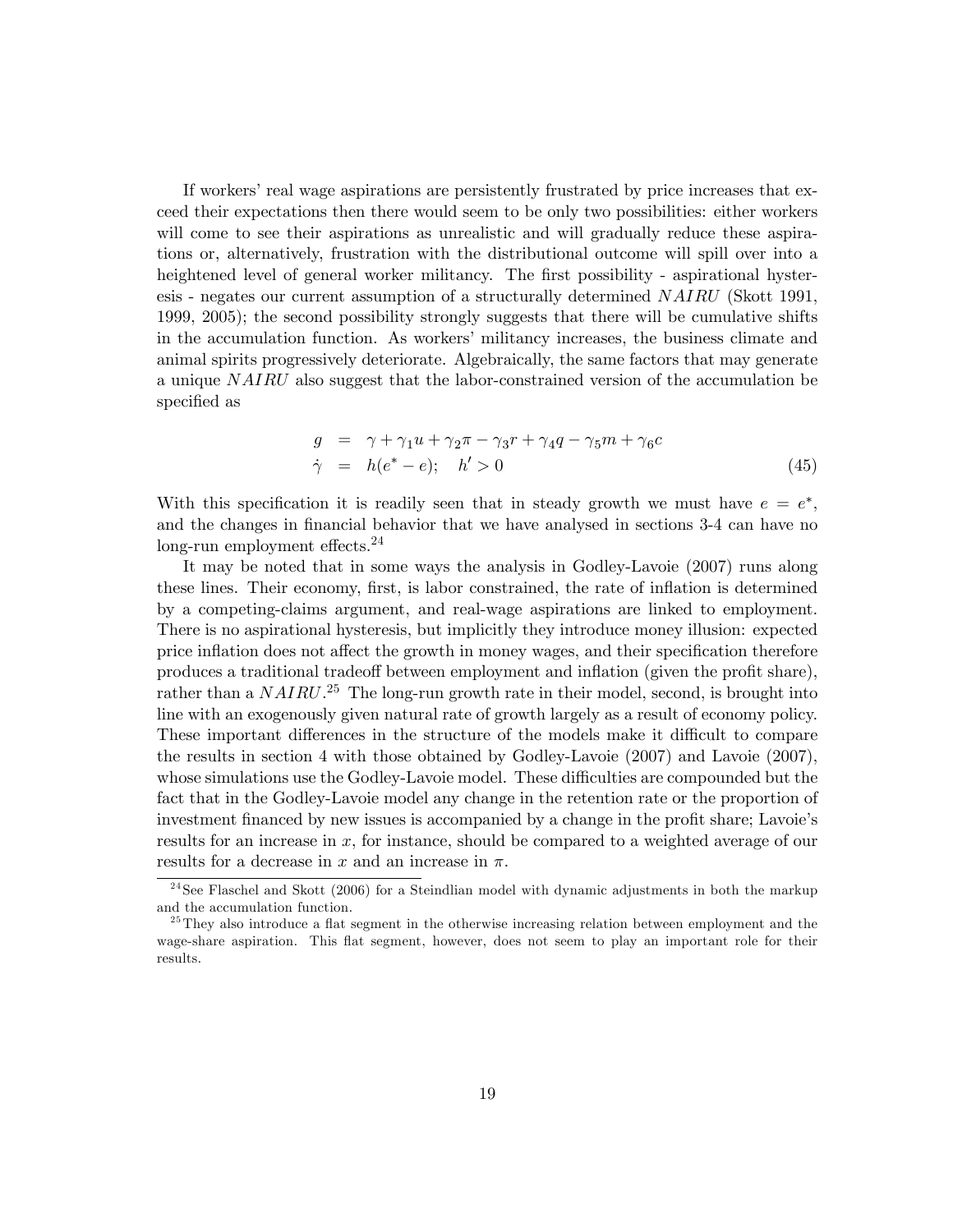## 6 Conclusion

The effects of some of the signal changes associated with financialization are almost invariably expansionary in the Kaleckian models considered in this paper. To be sure, parameter constellations can be found that give contractionary effects but our reading of the empirical evidence suggests that these constellations may not be plausible.

In addition to the direct effects of changes in retention rates, equity financing and household portfolio behavior, there may be indirect effects. The changes in  $s_f$  and x may, as suggested by Hein and van Treeck, induce changes in the profit share, or the accumulation function may shift down (the parameter  $\gamma_0$  may decline) as shareholder value becomes dominant, as suggested by, among others, Stockhammer (2004). It is not clear to us, however, that observed changes of this kind must be seen as causally related to the changes in financial practices. An increase in the markup (the profit share), for instance, may have as much to do with institutional changes in the labor market or the effects of international trade and capital mobility on workers' bargaining power as with a decrease in retention rates.

It could be argued that the developments in labor markets and international trade are linked to financialization. To some extent this may be true, but the existence of linkages between financial changes and developments in labor markets and international trade does not privilege "financialization" as the key to the whole nexus of transformations. In any case, even if one views Önancialization as the central element, detailed examinations are needed of the mechanisms through which economic performance may be affected. Our analysis in this paper contributes to the literature on these mechanisms.

The focus on Kaleckian models in this paper complements the Skott and Ryoo (2008) analysis, with its greater emphasis on (our preferred) Harrodian specifications. Our results suggest that in the labor-constrained case the two approaches lead to similar conclusions: on balance the direct effects of the observed changes in the financial behavior of firms and households are likely to have been expansionary.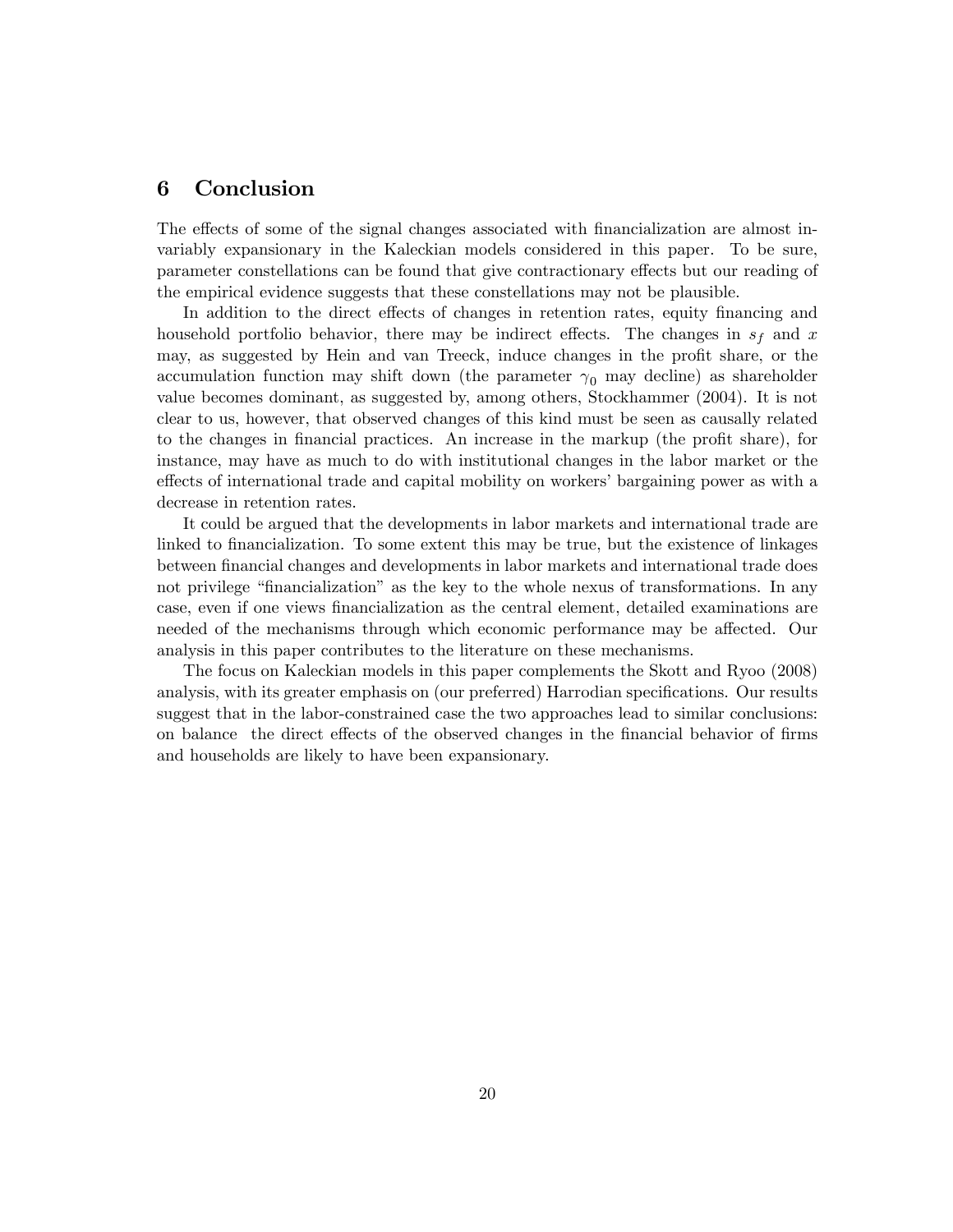## Appendix A: Construction of table 1

This appendix describes the procedure used to construct Table 1 (the baseline Kaleckian dual economy case in section 3.2). A similar procedure is used for Tables 2 and 3 (by changing some of the parameter values,  $s_f$ , x and r for Table 2, and  $c_1$  and  $c_2$  for Table 3) and for Tables  $4-8$ .

Kaleckian dual economy with endogenous  $\alpha$  and  $\beta$ . The model is given by the following system of equations:

$$
\frac{C}{K} = c_1 y + c_2 q \tag{24}
$$

$$
\frac{\beta}{\alpha + \beta} = (1 - \lambda_0) + \lambda_1 (r + \hat{p}) - \lambda_2 r^e + \lambda_3 y / q \tag{25}
$$

$$
g = \gamma_0 + \gamma_1 u - \gamma_3 r \tag{26}
$$

$$
\frac{C}{K} = u[1 - s_f(\pi - r\beta) - \beta g] - x(g + d)
$$
\n(9a)

$$
u = \frac{C}{K} + g + d \tag{27a}
$$

where  $y = \left[1 - s_f(\pi - r\beta) + \hat{p}\beta\right]u$ ,  $r^e = \frac{(1 - s_f)(\pi - \beta r)u + \alpha ug - x(g+d)}{\alpha u}$  and  $q = (\alpha + \beta)u$ . (24)-(25) are the same as in the main text. In our simulations, we include the rate of fixed capital depreciation (d). As a result, (27) and (26) are slightly modified to (9a) and (27a).<sup>26</sup> (24), (25), (26), (9a) and (27a) determine the steady-state values of u, g,  $\frac{C}{K}$  $\frac{C}{K}$ ,  $\alpha$ , and  $\beta$ . The solutions for  $q$ ,  $m$  and  $r^e$  are obtained from applying relevant definitions of those variables. The partial derivatives of the solutions for endogenous variables with respect to  $s_f$ , x, r,  $\pi$ , and  $\lambda_0$  can be calculated.

The following parameter values are used to obtain the numerical results in Table 1.

- $(\gamma_0, \gamma_1, \gamma_3) = (0.0088, 0.05, 0.1), (s_f, \pi, x) = (0.75, 0.33, 0.05), (i, \hat{p}, d) = (0.03, 0, 0.1).$
- $(c_1, c_2)=(0.75, 0.064), (\lambda_0, \lambda_1, \lambda_2, \lambda_3)=(0.6, 0.2, 0.013, 0.0001)$

These parameter values produce the following steady-state values of  $u, g, q, m, \alpha$  and  $\beta$ .

$$
u^* = 0.485 \quad g^* = 0.03 \quad q^* = 1.147 \quad m^* = 0.465 \quad \alpha^* = 1.407 \quad \beta^* = 0.958 \tag{A1}
$$

The partial derivatives of the solutions for u and g with respect to  $s_f$ , x, r,  $\pi$ , and  $\lambda_0$ are evaluated at these steady state values. The obtained values were reported in the third and fifth columns of Table 1.

<sup>&</sup>lt;sup>26</sup> Depreciation is included to obtain a plausible set of steady state values of u, g, q, m, and  $r_e$  but the qualitative results in this paper do not change if depreciation is excluded.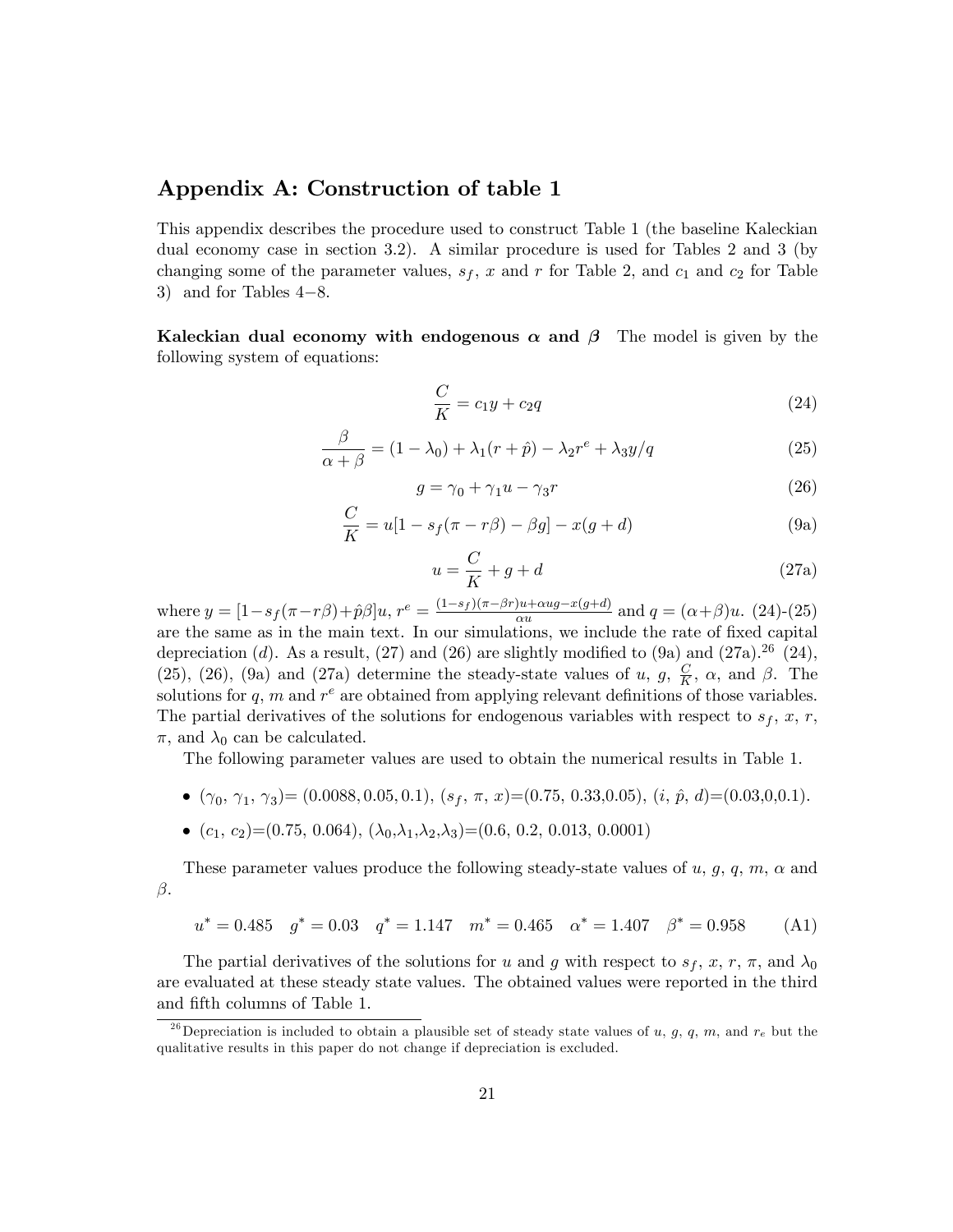Kaleckian dual economy with exogenous  $\alpha$  and  $\beta$  Using  $\alpha^*$  and  $\beta^*$ , we can transform the above endogenous  $\alpha$  and  $\beta$  system to the exogenous  $\alpha$  and  $\beta$  system by dropping the consumption and portfolio choice functions, (24) and (25).

$$
g = \gamma_0 + \gamma_1 u - \gamma_3 r \tag{26}
$$

$$
\frac{C}{K} = u[1 - s_f(\pi - r\beta^*) - \beta^*g] - x(g + d)
$$
\n(27a)

$$
u = \frac{C}{K} + g + d \tag{28a}
$$

 $q = (\alpha^* + \beta^*)u$  $m = \beta^* u$ 

By construction, the above five equations must yield the same steady state values as in (A1). Then, the partial derivatives of the solutions for u and g with respect to  $s_f, x, r$ and  $\pi$ , again, are evaluated at the same steady state equilibrium. The second and forth columns of Table 1 report these values.

## Appendix B: An endogenous natural rate and non-linear employment effects

This appendix outlines a more general specification of the model with a non-linear employment effect on  $I/K$  and an endogenous natural growth rate.

Assume that

$$
\frac{I}{K} = \gamma_0 + \gamma_1 u + \gamma_2 \pi - \gamma_3 r + \gamma_4 q - \gamma_5 m + \gamma_6 c - f(e); \quad f' > 0
$$
  

$$
n = n(e); \quad n' > 0
$$

The condition for the product market equilibrium is:

$$
(1 - \beta u - x)\{\gamma_0 + \delta_0 + \delta u - f(e)\} = s_f(\pi - r\beta)u
$$
 (B1)

(B1) has at most two solutions for u in  $(0, \frac{1-x}{\beta})$  for any given e. Let us assume the existence of the solutions and denote the larger (and stable) solution as  $u = u(e)$  where  $u' < 0$  for  $e > \bar{e}$ .

In this case the steady growth condition becomes

$$
g(e) \equiv \gamma_0 + \delta_0 + \delta u(e) - f(e) = n(e)
$$

and the comparative statics will be given by

$$
\frac{\partial e}{\partial z} = \frac{\phi'}{1 - \delta \phi' u'} \cdot \left(\frac{\partial g}{\partial z}\bigg|_{e \text{ constant}}\right)
$$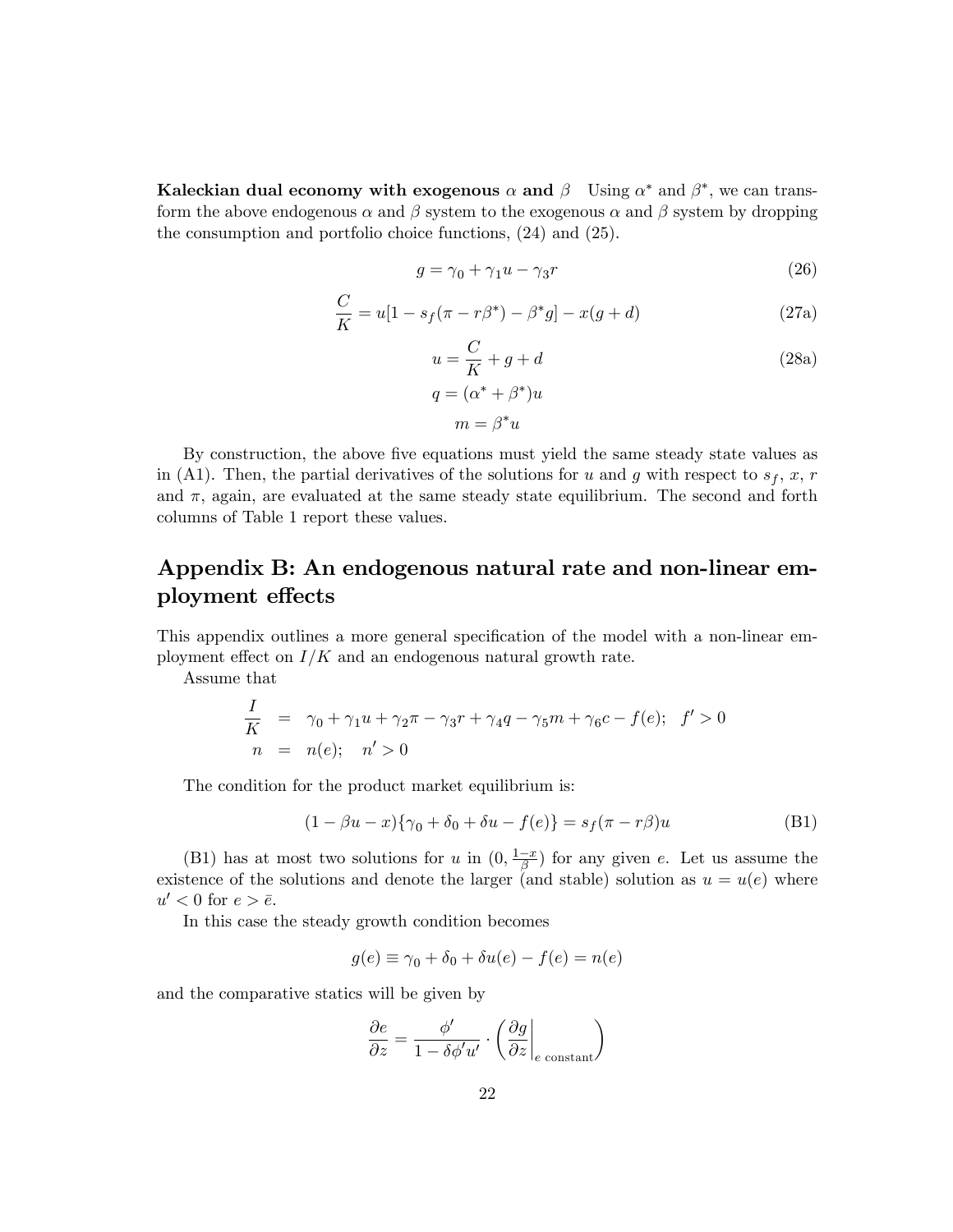where  $\phi$  is the inverse of the function  $f(e) + n(e)$  with  $\phi' > 0$ ,  $z \in {\pi, s_f, x, r, \alpha, \beta}$ , the expressions for  $\frac{\partial g}{\partial z}$  $\Bigg|_{e\ {\rm constant}}$ are given by  $(18)-(23)$ . The growth effect is given by

$$
\frac{\partial g}{\partial z} = n'(e) \frac{\partial e}{\partial z}
$$

Substantively, these results are unchanged compared to the linear case with an exogenous natural rate. Parameter changes that are expansionary in the model with an exogenous value of n are also be expansionary when n is increasing in  $e$ . The only difference is that when  $n = n(e)$ , an expansionary effect involves an increase in both the level of employment and the rate of growth.

## Appendix C: Existence of a steady growth path with  $g = n$

The Keynesian stability condition is given by

$$
s_f(\pi - r\beta) + \beta(\delta u + g) - (1 - x)(\delta - \gamma_7 \mu k) > 0
$$

Assuming that this condition is satisfied for all values of  $u$  and  $k$ , there is at most one non-negative equilibrium solution for  $u$  and, as in section 3.1, a positive solution exists as long as  $\gamma_0 + \delta_0 > 0$ . Let us denote the solution as  $u^* = u^*(k)$ . It can be shown that  $u^* \in (0, \frac{1-x}{\beta})$  for any k and, given the Keynesian Stability condition, it is easy to check that

$$
u^{*'}(k) = -\frac{(1 - x - \beta u)\gamma_7 \mu u}{s_f(\pi - r\beta) + \beta(\delta u + g) - (1 - x)(\delta - \gamma_7 \mu k)} < 0
$$

and

$$
\lim_{k \to \infty} u^*(k) = 0 \tag{C1}
$$

We also have solutions for  $e$  and  $g$  for any given  $k$ :

$$
e^*(k) = \mu u^*(k)k
$$
  

$$
g^*(u^*, k) = \gamma_0 + \delta_0 + (\delta - \gamma_7 \mu k)u^*(k) = \frac{s_f(\pi - r\beta)u^*(k)}{1 - x - \beta u^*(k)}
$$

The dynamic path of  $k$  is determined by

$$
\hat{k} = \frac{s_f(\pi - r\beta)u^*(k)}{1 - x - \beta u^*(k)} - n = \chi(k)
$$
\n(C2)

We have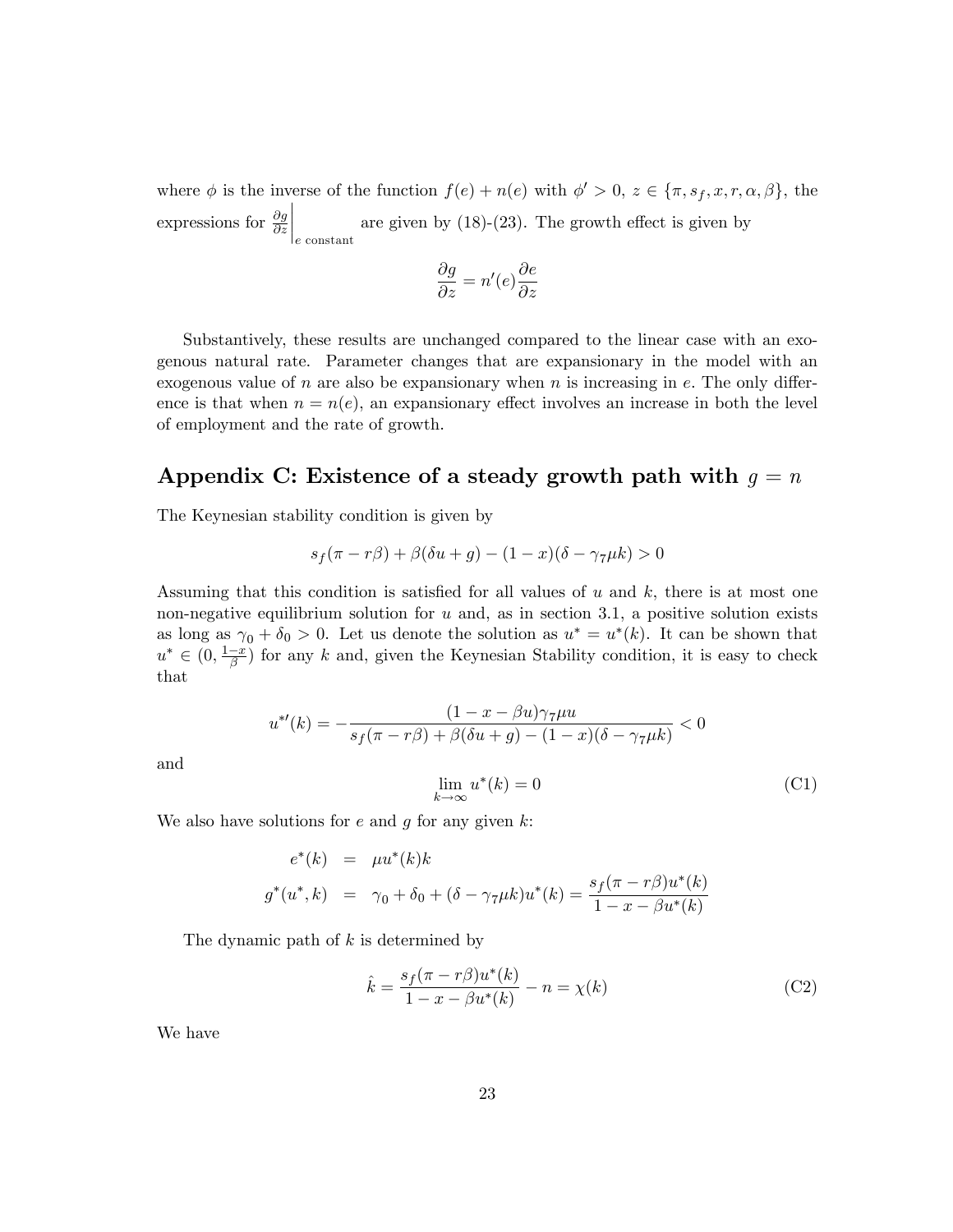$$
\frac{d\hat{k}}{dk} = \frac{s_f(\pi - r\beta)(1 - x)u^{*'}(k)}{\{1 - x - \beta u^{*}(k)\}^2} = \chi'(k) < 0
$$

and, using  $(C1)-(C2)$ ,

$$
\lim_{k \to \infty} \chi(k) = -n < 0
$$

It follows that k will converge to  $k^* = 0$  if  $\chi(0) \le 0$  and to  $k^* = \chi^{-1}(0)$  if  $\chi(0) > 0$ . The growth rate, asymptotically, is given by

$$
g^* = \min \left\{ n, \frac{s_f(\pi - r\beta)u^*(0)}{1 - x - \beta u^*(0)} \right\}
$$

Thus, if  $\chi(0) < 0$  (that is,  $n > \frac{s_f(\pi - r\beta)u(0)}{1 - x - \beta u(0)}$ ), the system degenerates to the case without labor constraint.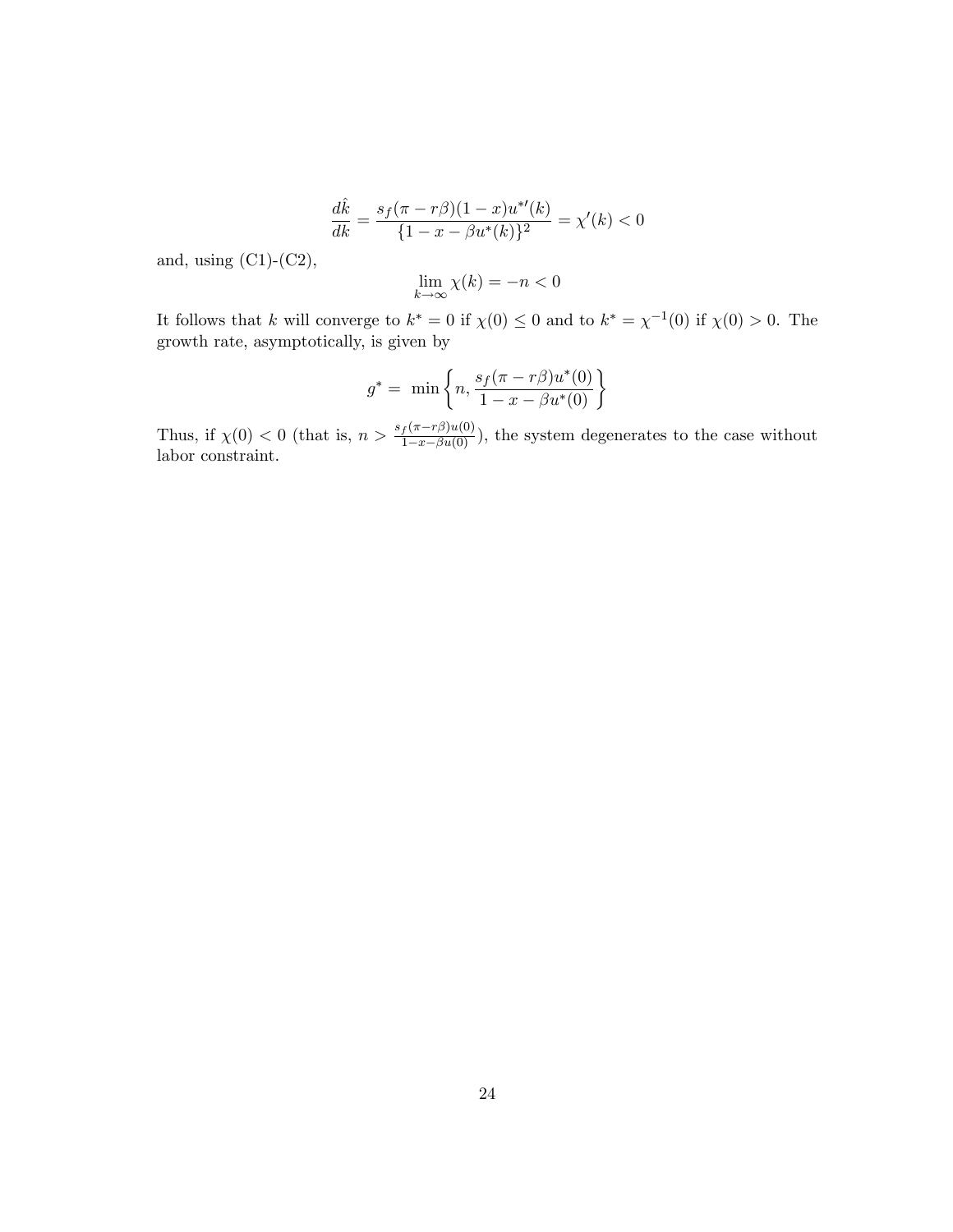## References

- [1] Ando, and Modigliani, F, (1963) "The life cycle hypothesis of saving: Aggregate implications and tests." The American Economic Review, 53, pp. 55-84.
- [2] Auerbach, P. and Skott, P. (1988) "Concentration, competition and distribution." International Review of Applied Economics, 2, pp. 42-61.
- [3] Bhaduri, A. and Marglin, S.A. (1990) "Unemployment and the real wage: the economic basis for contesting political ideologies". Cambridge Journal of Economics, pp.375-393.
- [4] Dos Santos, C.H. and Zezza, G.  $(2007)$  "A simplified, "benchmark", stock-flow consistent Post-Keynesian growth model". Working Paper No. 503, The Levy Institute.
- [5] Dutt, A.K. (1984) "Stagnation, income distribution and monopoly power." Cambridge Journal of Economics, 8 (1), pp. 25-40.
- [6] Dutt, A.K. (1992) "Conflict inflation, distribution, cyclical accumulation and crises". European Journal of Political Economy, 8, pp. 579-597.
- [7] Dutt, A.K. (1997) "Equilibrium, path dependence and hysteresis in post-Keynesian models.îIn P. Arestis, G. Palma and M. Sawyer (eds) Capital Controversy, Post-Keynesian Economics and the History of Economic Thought: Essays in Honour of Geoff Harcourt. London: Routledge.
- [8] Eichner, A. (1976) The Megacorp and Oligopoly. Cambridge: Cambridge University Press.
- [9] Epstein, G. A. (ed.) (2005) Financialization and the World Economy. Northampton, MA: Elgar.
- [10] Flaschel, P. and Skott, P. (2006) "Steindlian models of growth and stagnation."  $Met$ roeconomica, 57 (3), pp. 303-338.
- [11] Godley, W. and Cripps, F. (1983) Macroeconomics. Oxford: Fontana and Oxford University Press.
- [12] Godley, W. and Lavoie, M. (2007) Monetary Economics: An Integrated Approach to Credit, Money, Income, Production and Wealth. Palgrave Macmillan.
- [13] Goodwin, R. (1967), "Growth Cycle." in Feinstein, C. H. (ed), Socialism, Capitalism and Economic Growth. Essays presented to Maurice Dobb. Cambridge, University Press.
- $[14]$  Hein, E. (2007) "Interest rate, debt, distribution and capital accumulation in a post-Kaleckian model." *Metroeconomica*, 57, pp. 310-339.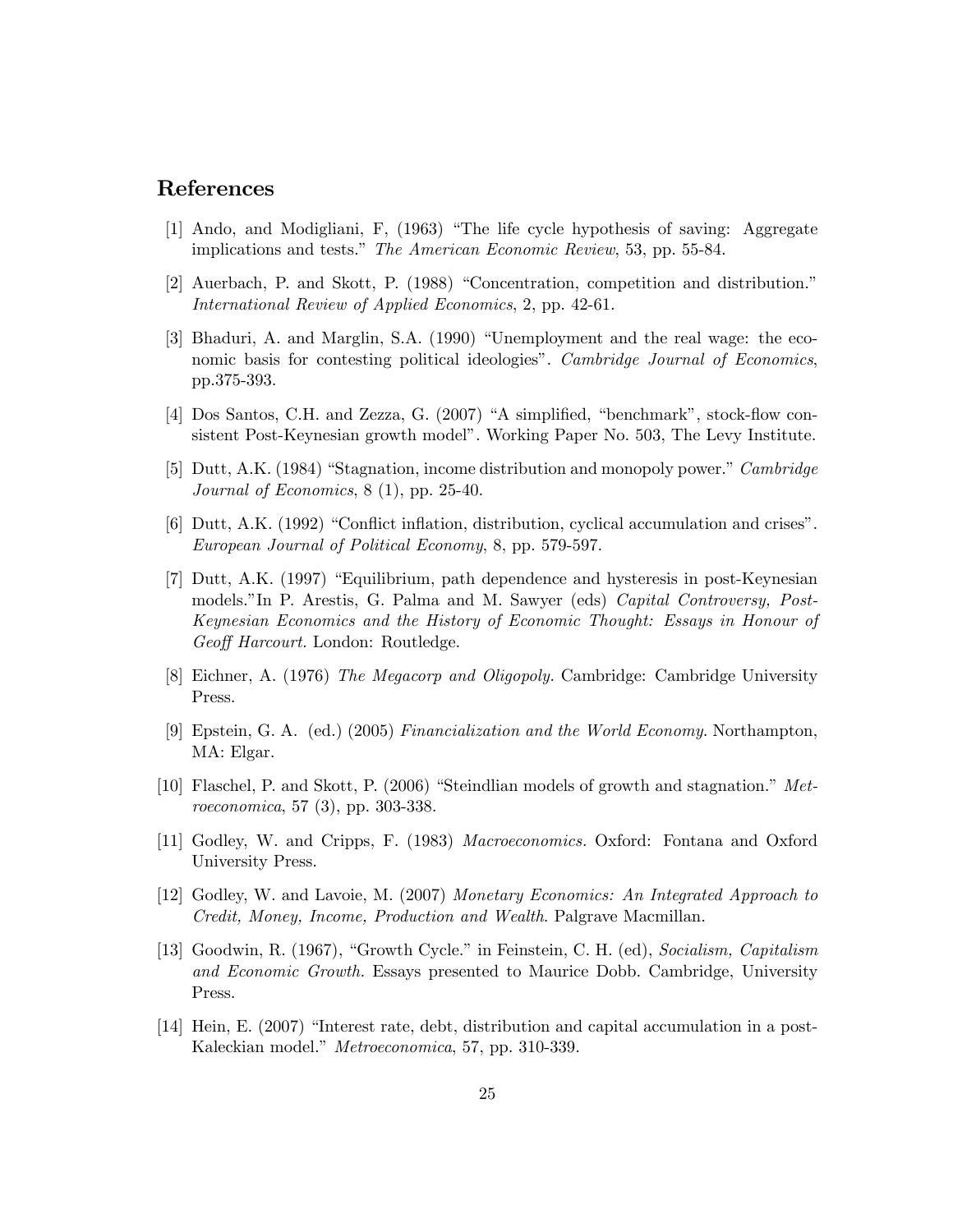- [15] Hein, E. and van Treeck, T. (2007) "'Financialisation' in Kaleckian/Post-Kaleckian models of distribution and growth." Working Paper 7/2007, Hans Boeckler Stiftung.
- [16] Krippner, G. (2005) "The Önancialization of the American economy". Socio-Economic Review, 3, pp. 173-208.
- [17] Kurz, H. (1986) "Normal positions and capital utilization." Political Economy, 2 (1), pp. 37-54.
- [18] Lavoie, M. (1995) "The Kaleckian model of growth and distribution and its neo-Ricardian and neo-Marxian critiques." Cambridge Journal of Economics, 19, pp. 789-818.
- [19] Lavoie, M. (1995a) "Interest Rates in Post-Keynesian Models of Growth and Distribution." *Metroeconomica*,  $46(2)$ , pp.146-177
- [20] Lavoie, M. (2007) "Financialization Issues in a Post Keynesian Stock-flow Consistent Model." mimeo.
- $[21]$  Lavoie, M. and Godley, W.  $(2001-2002)$  "Kaleckian models of growth in a coherent stock-flow monetary framework: a Kaldorian view." Journal of Post Keynesian Economics, 24 (2), pp. 277-311.
- [22] Lee, F. S. (1982) "«Full cost» prices, classical price theory, and long period method analysis: A critical evaluation."  $Metroeconomica$ , 37 (2), pp. 199-219.
- [23] Marglin, S. and Bhaduri, A. (1990) "Profit Squeeze and Keynesian Theory." In: S. Marglin and J. Schor (eds). The Golden Age of Capitalism - Reinterpreting the Postwar Experience. Oxford: Clarendon.
- [24] Ndikumana, L. (1999) "Debt service, financing constraints, and fixed investment: evidence from panel data." Journal of Post Keynesian Economics,  $21(3)$ , pp.455-478.
- [25] Palley, T. (2007) "Financialization: what it is and why it matters". Working Paper 525, The Levy Economics Institute.
- [26] Robinson, J. (1962) Essays in the theory of economic growth. London and Basingstoke: Macmillan.
- [27] Rowthorn, B.  $(1981)$  "Demand, real wages and economic growth." *Thames Papers in* Political Economy.
- [28] Skott, P. (1981) "On the 'Kaldorian Saving Function'."  $Kyklos, 34$ , pp. 563-81.
- [29] Skott, P. (1988) "Finance, Accumulation and the Choice of Technique." Cambridge Journal of Economics, 12, pp. 339-354.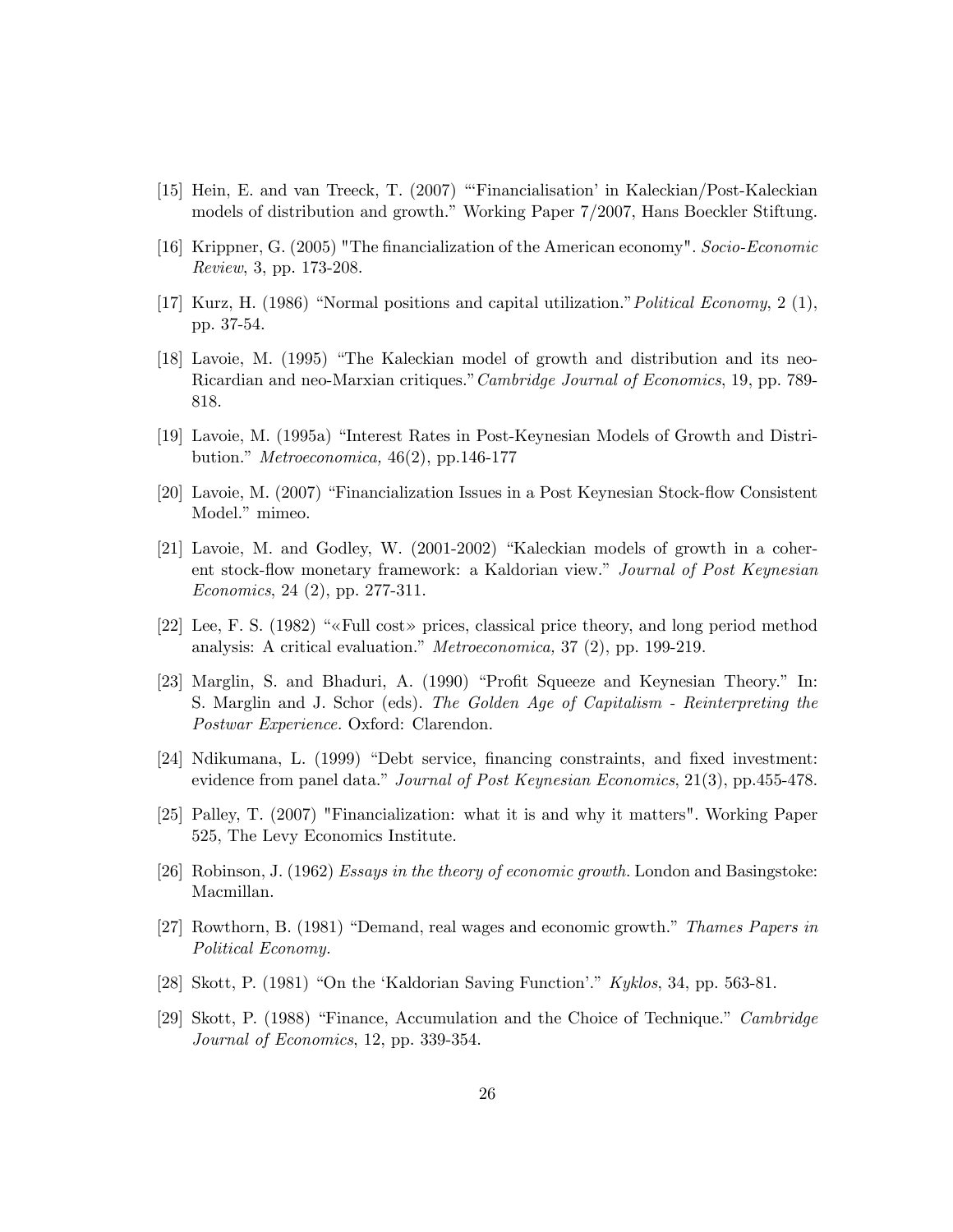- [30] Skott, P. (1989) Conflict and Effective Demand in Economic Growth. Cambridge: Cambridge University Press.
- [31] Skott, P. (1989a) "Effective demand, class struggle and cyclical growth." International Economic Review, 30, pp. 231-247.
- [32] Skott, P. (1991) "Efficiency Wages, Mark-Up Pricing and Effective Demand". In J. Michie (ed.) The Economics of Restructuring and Intervention, Aldershot: Edward Elgar.
- [33] Skott, P. (1999) "Wage Formation and the (non-) existence of the NAIRU". *Economic* Issues, March, pp. 77-92.
- [34] Skott, P. (2005) "Fairness as a Source of Hysteresis in Employment and Relative Wages". Journal of Economic Behavior and Organization, Vol 57, pp. 305-331.
- [35] Skott, P. (2008) "Investment functions, stability and the reserve army of labor". Mimeo.
- [36] Skott, P. and Ryoo, S. (2008) "Macroeconomic Implications of Financialization." Cambridge Journal of Economics, forthcoming.
- [37] Stockhammer, E. (2004) "Financialisation and the Slowdown of Accumulation." Cambridge Journal of Economics, 28, pp. 719-741.
- [38] Stockhammer, E. (2005-2006) "Shareholder value orientation and the investmentprofit puzzle." Journal of Post Keynesian Economics, Winter 2005-6, Vol 28 (2),pp. 193-215.
- [39] Taylor, L. (1985) "A Stagnationist Model of Economic Growth." Cambridge Journal of Economics, 9, pp.383-403.
- [40] Taylor, L. (1991) Income Distribution, Inflation, and Growth: Lectures on Structuralist Macroeconomic Theory: The MIT Press.
- [41] Wood, A. (1975) A Theory of Profit. Cambridge: Cambridge University Press.
- [42] van Treeck, T. (2007) "A Synthetic, Stock-Flow Consistent Macroeconomic Model of Financialization." mimeo.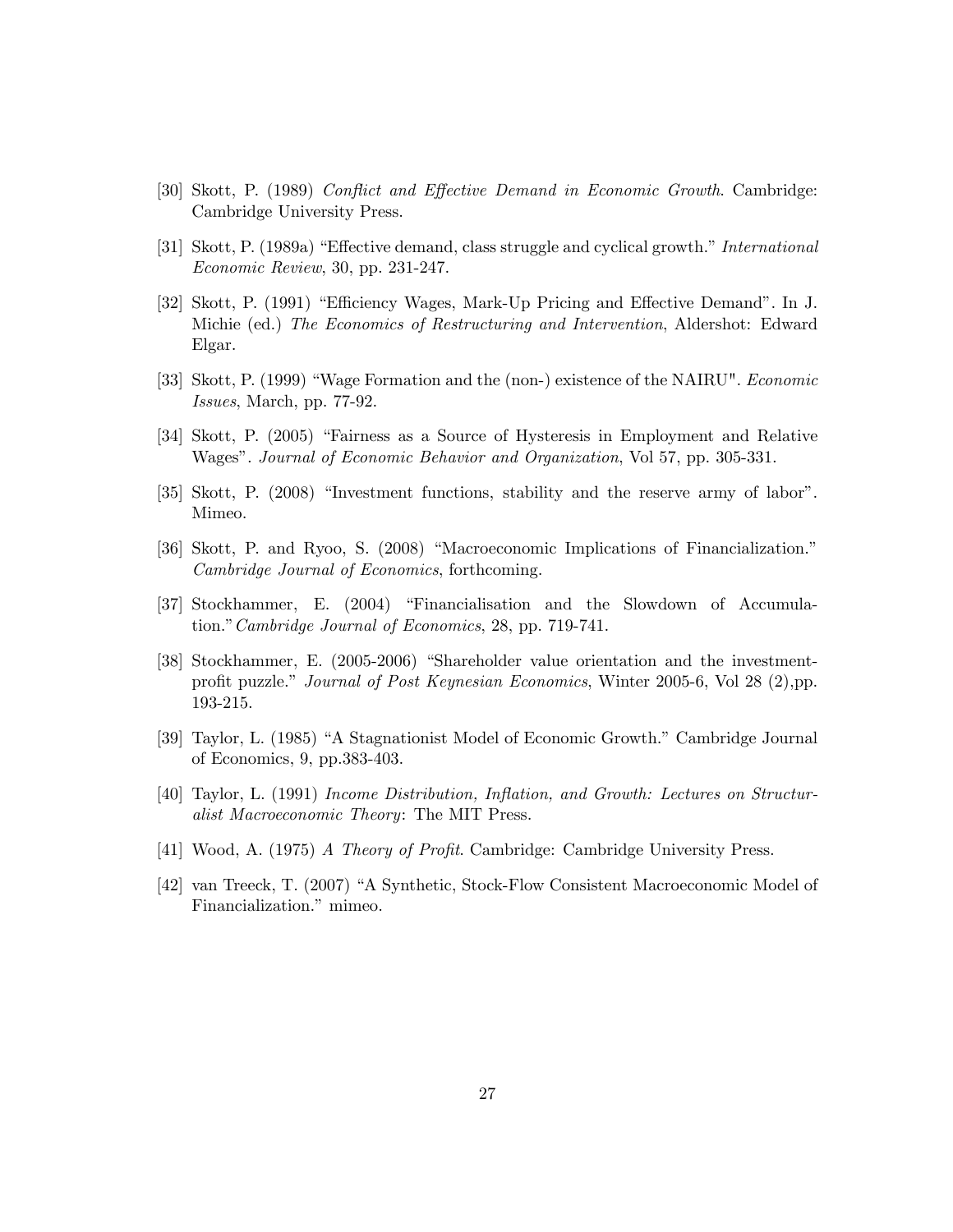|                           |                                   | Utilization                        | Accumulation                      |                                    |  |  |
|---------------------------|-----------------------------------|------------------------------------|-----------------------------------|------------------------------------|--|--|
| Regimes                   | Exogenous<br>$\alpha$ and $\beta$ | Endogenous<br>$\alpha$ and $\beta$ | Exogenous<br>$\alpha$ and $\beta$ | Endogneous<br>$\alpha$ and $\beta$ |  |  |
| The retention rate        | $-0.634$                          | $-0.628$                           | $-0.032$                          | $-0.031$                           |  |  |
| Equity issues             | $-0.564$                          | $-0.542$                           | $-0.028$                          | $-0.027$                           |  |  |
| Real interest rate        | 1.301                             | 1.272                              | $-0.035$                          | $-0.036$                           |  |  |
| Profit share              | $-1.578$                          | $-1.566$                           | $-0.079$                          | $-0.078$                           |  |  |
| Propensity to hold equity |                                   | 0.033                              |                                   | 0.002                              |  |  |

Table 1: Kaleckian dual-economy

Notes: The results are based on the system of (9) and (24)-(27) in section 3.2. For the procedure used to construct this table, see Appendix A.

- a. Numbers in the table show the partial derivatives of the utilization rate and the growth rate with respect to the parameters listed in the first column.
- b. Parameter values:  $(\gamma_0, \gamma_1, \gamma_3) = (0.0088, 0.05, 0.1), (s_f, \pi, x) = (0.75, 0.33, 0.05),$  $(c_1, c_2)=(0.75, 0.064), (\lambda_0, \lambda_1, \lambda_2, \lambda_3)=(0.6, 0.2, 0.013, 0.0001), (i, \hat{p}, d)=(0.03, 0,$ 0.1).

Table 2: Effects of changes in financial variables on stock-flow ratios in Kaleckian dual-economy

|          | $S_f$ |                                                                               |      |                 | $\boldsymbol{x}$  |                 |       |             |       |  |
|----------|-------|-------------------------------------------------------------------------------|------|-----------------|-------------------|-----------------|-------|-------------|-------|--|
|          | 0.55  | $\pm 0.75$                                                                    | 0.95 | $-0.05$         |                   | $0.05 \pm 0.15$ | 0.01  | 0.03        | 0.05  |  |
| $\alpha$ |       | $1.486$   $1.407$   $1.296$   $1.590$   $1.407$   $1.175$   $1.378$   $1.407$ |      |                 |                   |                 |       |             | 1.436 |  |
|          | 1.009 | $0.958$                                                                       |      | $0.885$   1.082 | $0.958 \pm 0.800$ |                 | 0.922 | $\,0.958\,$ | 0.994 |  |

Notes:  $0.75(s_f)$ ,  $0.05(x)$ ,  $0.03(r)$  are the baseline values. For other baseline parameter values, see notes in Table 1.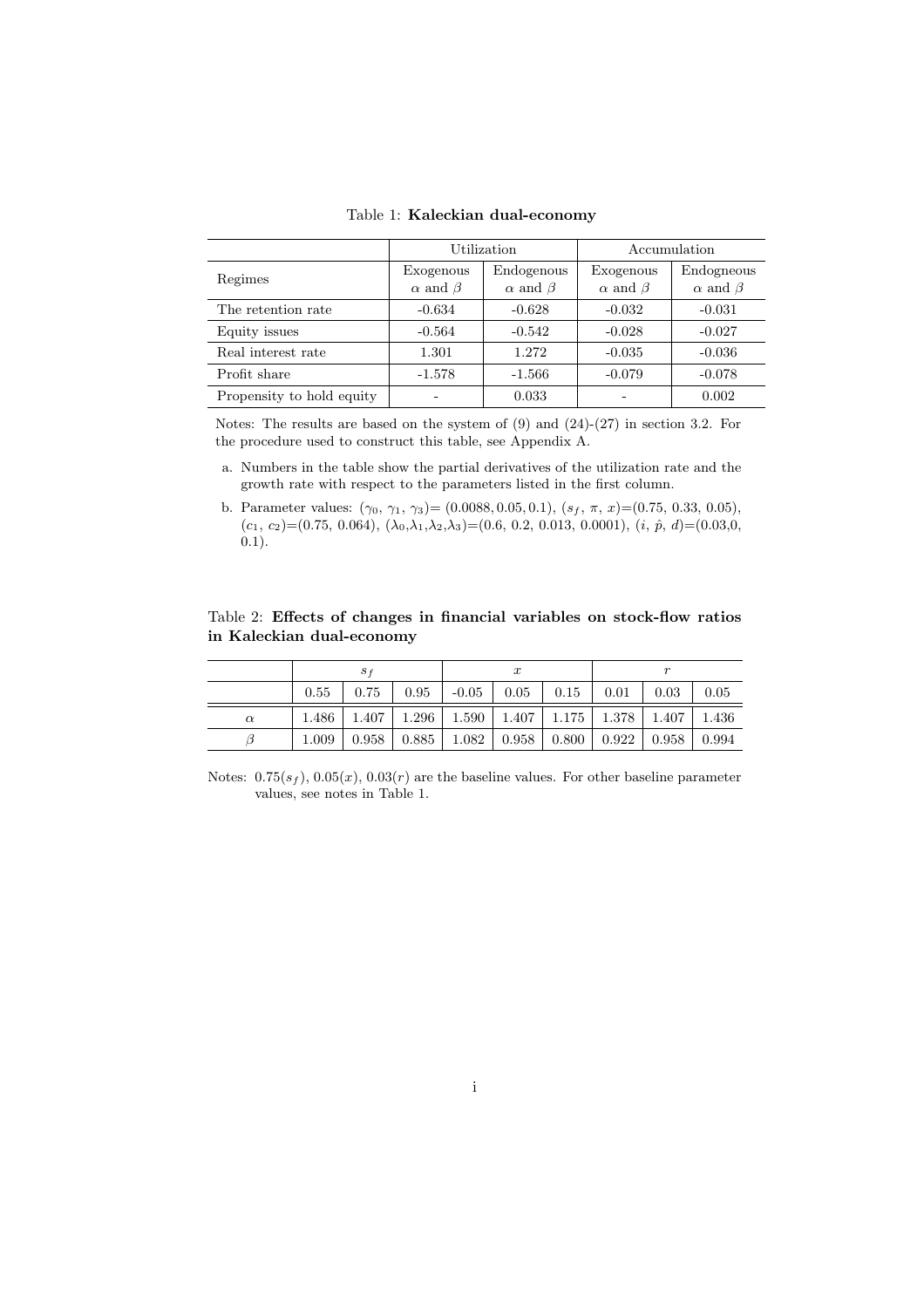| $c_1$<br>c <sub>2</sub> | 0.5        | 0.6        | 0.7      | 0.8     | 0.9     | 0.95    |
|-------------------------|------------|------------|----------|---------|---------|---------|
| 0.01                    | $^\star$   | $^{\star}$ | $^\star$ | $\star$ | $\circ$ | $\circ$ |
| 0.03                    | $^{\star}$ | $^{\star}$ | $\star$  | $\circ$ | $\circ$ | $\circ$ |
| 0.05                    | $^\star$   | $^{\star}$ | $\circ$  | $\circ$ | $\circ$ |         |
| 0.07                    | $^\star$   | $^\star$   | $\circ$  | $\circ$ | $\circ$ |         |
| 0.09                    | $^{\star}$ | $\circ$    |          | $\circ$ | $\circ$ |         |
| 0.10                    | $\circ$    | $\circ$    | $\circ$  | $\circ$ | $\odot$ |         |

Table 3: Sensitivity analysis in Kaleckian dual economy

- Notes: The table above shows that the system of (9) and (24)-(27) in section 3.2 satisfies our stock-flow inelasticity conditions for all combinations of the values of  $c_1$  and  $c_2$  listed in the table with a minor exception marked by " $\odot$ " in which only the sign of  $u_r$  is reversed (For other parameter values, see notes in Table 1).
	- a. Cases marked by " $x$ ":  $u_{s_f} < 0$ ,  $u_x < 0$ ,  $u_r > 0$ ,  $g_{s_f} < 0$ ,  $g_x < 0$ , and  $g_r > 0$ .
	- b. Cases marked by "∘":  $u_{s_f} < 0$ ,  $u_x < 0$ ,  $u_r > 0$ ,  $g_{s_f} < 0$ ,  $g_x < 0$ , and  $g_r < 0$ .
	- c. Cases marked by " $\bullet$ ":  $u_{s_f} < 0$ ,  $u_x < 0$ ,  $u_r < 0$ ,  $g_{s_f} < 0$ ,  $g_x < 0$ , and  $g_r < 0$ .
	- d. Cases marked by " $\odot$ ": The results are the same as the cases marked by " $\circ$ " except that  $u_r > 0$  in the case with exogenous  $\alpha$  and  $\beta$  but  $u_r < 0$  in the case with endogenous  $\alpha$  and  $\beta$ .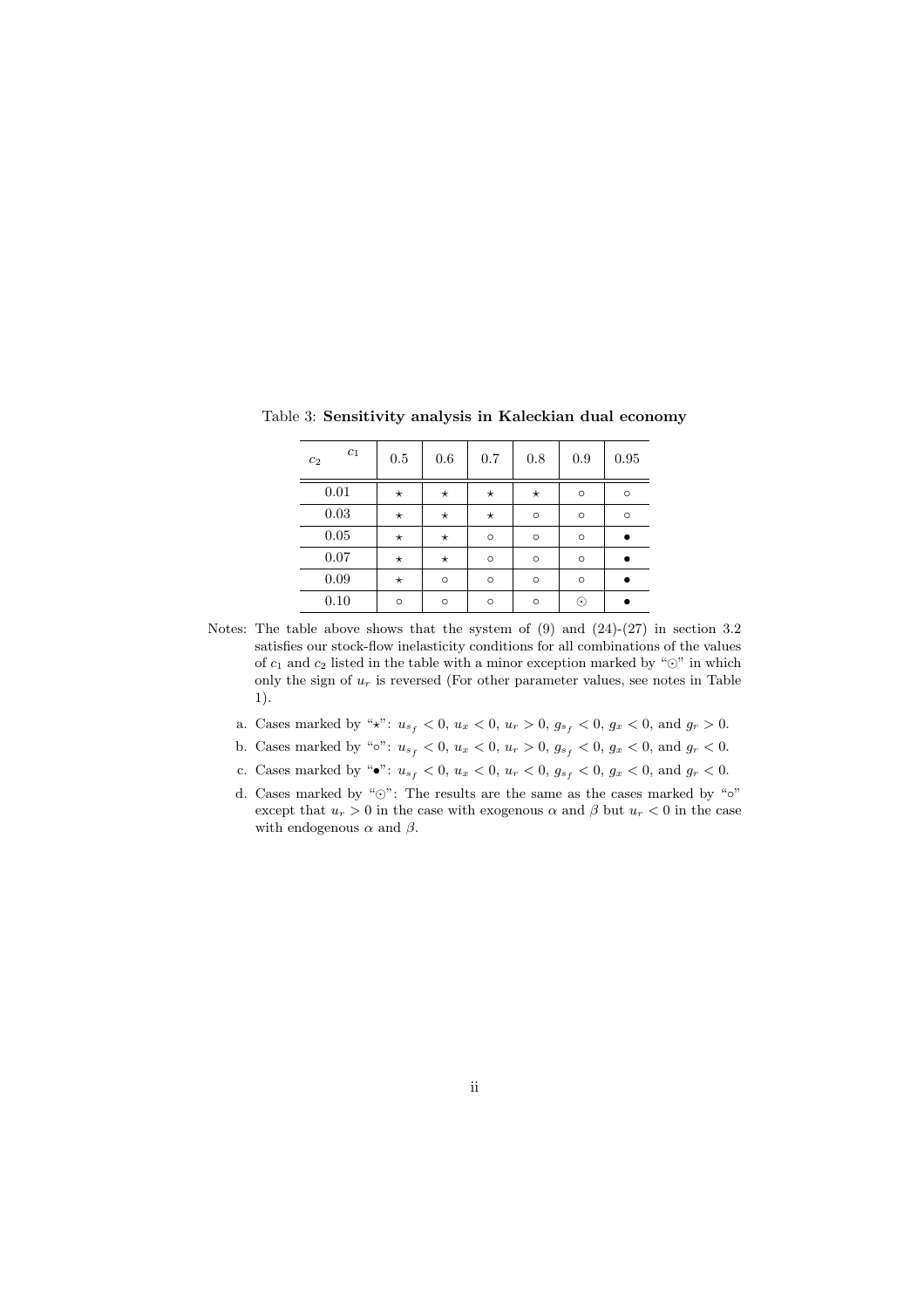|                           |                                   | Utilization                        | Employment                        |                                    |  |  |
|---------------------------|-----------------------------------|------------------------------------|-----------------------------------|------------------------------------|--|--|
| Regimes                   | Exogenous<br>$\alpha$ and $\beta$ | Endogenous<br>$\alpha$ and $\beta$ | Exogenous<br>$\alpha$ and $\beta$ | Endogneous<br>$\alpha$ and $\beta$ |  |  |
| The retention rate        | $-0.574$                          | $-0.567$                           | $-0.057$                          | $-0.057$                           |  |  |
| Equity issues             | $-0.510$                          | $-0.488$                           | $-0.051$                          | $-0.049$                           |  |  |
| Real interest rate        | 1.368                             | 1.345                              | $-0.063$                          | $-0.065$                           |  |  |
| Profit share              | $-1.428$                          | $-1.410$                           | $-0.143$                          | $-0.141$                           |  |  |
| Propensity to hold equity |                                   | 0.029                              |                                   | 0.003                              |  |  |

Table 4: Labor constrained Kaleckian economy

Notes: The results are based on the system of (9), (24), (25), (27) and (41) in section 4.2.

- a. Numbers in the table show the partial derivatives of the utilization rate and the employment rate with respect to the parameters listed in the first column.
- b.  $(\gamma_0, \gamma_1, \gamma_3, \gamma_7) = (0.4847, 0.05, 0.1, 0.5), (s_f, \pi, x) = (0.75, 0.33, 0.05), (c_1,$  $(c_2)=(0.75, 0.064), (\lambda_0, \lambda_1, \lambda_2, \lambda_3)=(0.6, 0.2, 0.013, 0.0001), (i, \hat{p}, n, d)=(0.03, 0,$ 0.03, 0.1).

Table 5: Effects of changes in financial variables on stock-flow ratios in labor constrained Kaleckian economy

|          | $S_f$     |                                                                               |                     |         | $\boldsymbol{x}$ |                   |       |       |       |  |
|----------|-----------|-------------------------------------------------------------------------------|---------------------|---------|------------------|-------------------|-------|-------|-------|--|
|          | 0.55      | 0.75                                                                          | 0.95                | $-0.05$ | 0.05             | 0.15              | 0.01  | 0.03  | 0.05  |  |
| $\alpha$ |           | $1.554$   $1.407$   $1.258$   $1.614$   $1.407$   $1.154$   $1.385$   $1.407$ |                     |         |                  |                   |       |       | 1.432 |  |
|          | $1.056\,$ | 0.958                                                                         | $\vert 0.858 \vert$ | 1.098   |                  | $0.958 \pm 0.787$ | 0.927 | 0.958 | 0.991 |  |

Notes:  $0.75(s_f)$ ,  $0.05(x)$ ,  $0.03(r)$  are the baseline values. For other baseline parameter values, see notes in Table 4.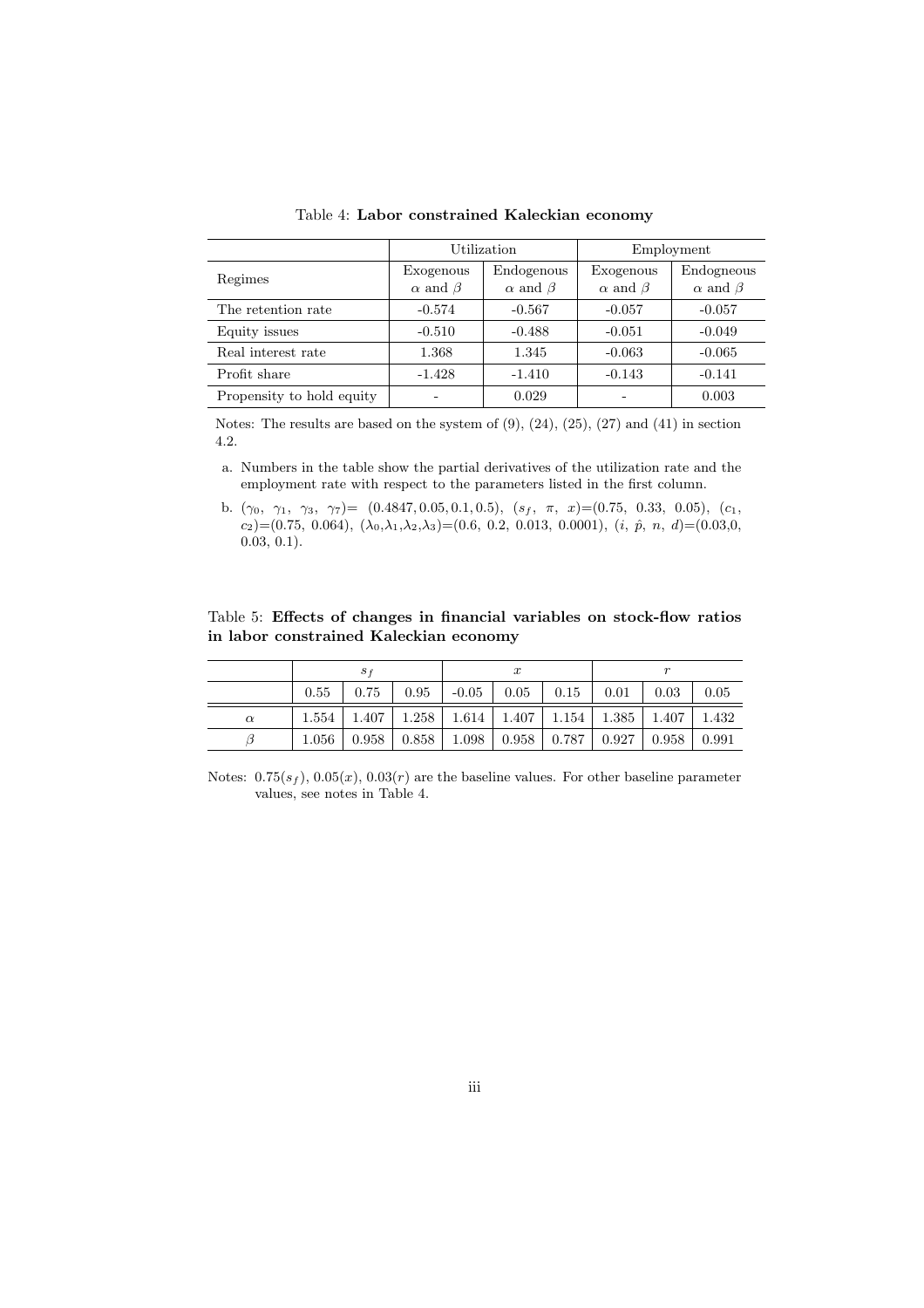|                           |                                   | Utilization                        | Accumulation                      |                                    |  |  |
|---------------------------|-----------------------------------|------------------------------------|-----------------------------------|------------------------------------|--|--|
| Regimes                   | Exogenous<br>$\alpha$ and $\beta$ | Endogenous<br>$\alpha$ and $\beta$ | Exogenous<br>$\alpha$ and $\beta$ | Endogneous<br>$\alpha$ and $\beta$ |  |  |
| The retention rate        | $-0.294$                          | 0.072                              | $-0.029$                          | 0.086                              |  |  |
| Equity issues             | $-0.407$                          | 0.006                              | $-0.095$                          | 0.036                              |  |  |
| Real interest rate        | 0.042                             | $-1.126$                           | $-0.175$                          | $-0.544$                           |  |  |
| Profit share              | $-0.473$                          | $-0.893$                           | $-0.047$                          | $-0.180$                           |  |  |
| Propensity to hold equity |                                   | 0.094                              |                                   | 0.030                              |  |  |

Table 6: Kaleckian dual-economy: van Treeck(2007)

Notes: The results are based on the system of (9), (27) and (42)-(44). The parameter values are the same as or qualitatively equivalent to those in van Treeck (2007)'s contractionary case (Case I). See note b. below.

- a. Numbers in the table show the partial derivatives of the utilization rate and the growth rate with respect to the parameters listed in the first column.
- b. Parameter values:  $(\gamma_0, \gamma_1, \gamma_4, \bar{\gamma}_5, \gamma_6) = (0.0225, 0.075, 0, 0.5, 0.5), (s_f, \pi,$  $(x)=(0.65, 0.45, 0.025), (\bar{c}_1, c_2)=(0.4, 0.01), (\lambda_0, \lambda_1, \lambda_2, \lambda_3)=(0.55, 0.2, 0.013,$ 0.0001),  $(i, \hat{p}) = (0.04, 0)$ .

Table 7: Effects of changes in financial variables on stock-flow ratios: van Treeck (2007)

|          | $S_f$ |         |       |           | $\boldsymbol{x}$       |                                                     |       |       |        |  |
|----------|-------|---------|-------|-----------|------------------------|-----------------------------------------------------|-------|-------|--------|--|
|          | 0.45  | 0.65    | 0.85  |           | $-0.05$   0.025   0.15 |                                                     | 0.02  | 0.04  | 0.06   |  |
| $\alpha$ | 2.687 | $1.387$ |       |           |                        | $0.413 \mid 1.867 \mid 1.387 \mid 0.595 \mid 1.137$ |       | 1.387 | -1.941 |  |
|          | 2.255 | 1.162   | 0.345 | $1.565\,$ | 1.162                  | 0.496                                               | 0.935 | 1.162 | 1.656  |  |

Notes:  $0.65(s_f)$ ,  $0.025(x)$ ,  $0.04(r)$  are the baseline values. For other baseline parameter values, see note b. in Table 6.